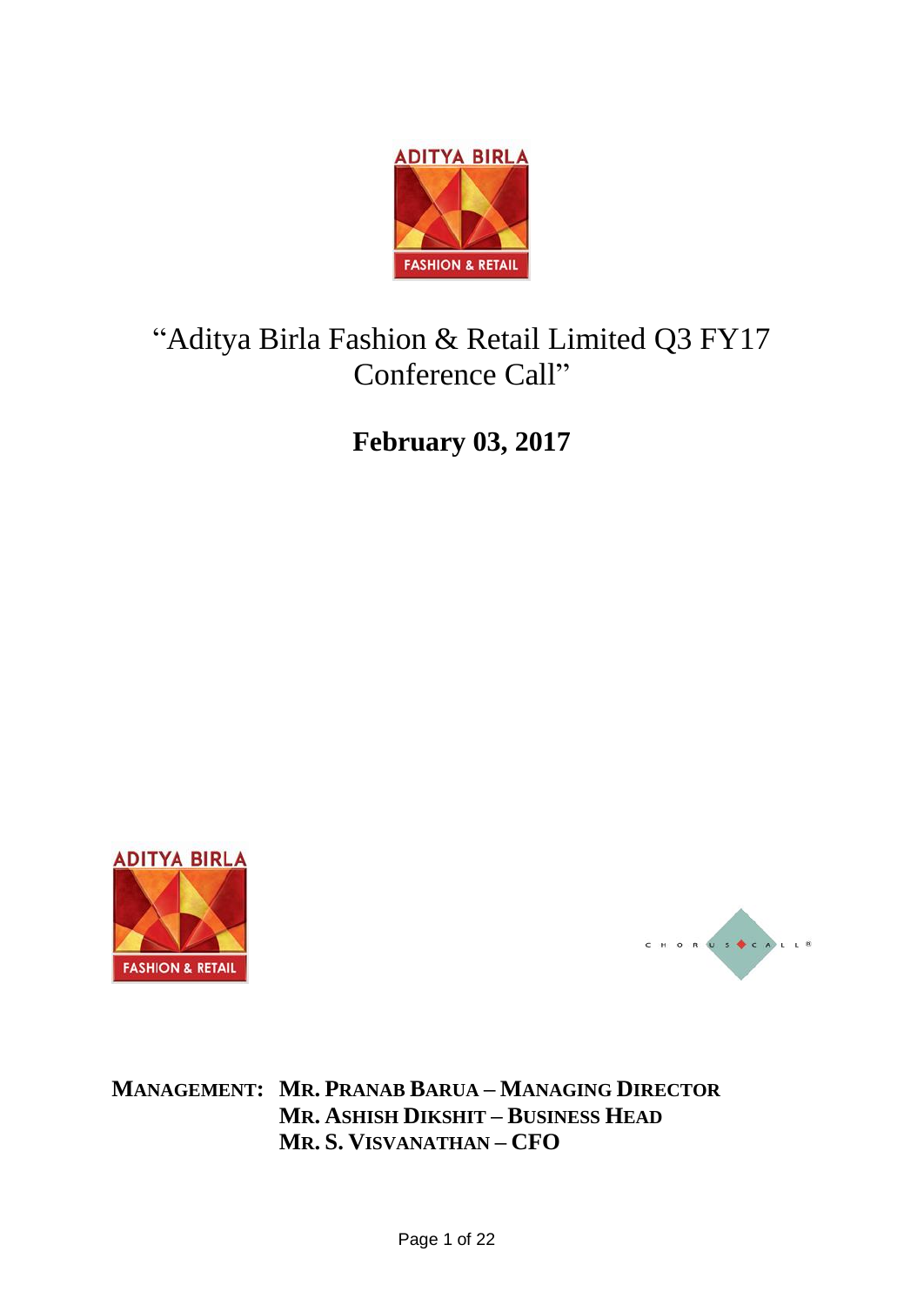

# **Moderator:** Good Day, Ladies and Gentlemen, and a very warm welcome to the Q3 FY17 Earnings Conference Call of Aditya Birla Fashion & Retail Limited. The call will begin with a brief discussion by the Company's management on the quarter's earnings performance followed by a question-and-answer session. We have with today Mr. Pranab Barua – Managing Director, along with Mr. Ashish Dikshit – Business Head, and Mr. S. Visvanathan – CFO. I want to thank the management team on behalf of all the participants for taking valuable time to be with us. I must remind you that the discussion on today's Earnings Call may include certain forwardlooking statements and must be viewed therefore in conjunction with the risks that the Company faces.

With this, I am glad to hand the conference over to Mr. S. Visvanathan. Thank you and over to you, sir.

**S. Visvanathan:** Thank you. Good evening and welcome to the Q3 FY17 Earnings Call for Aditya Birla Fashion and Retail Limited. Let us talk first about the performance for the quarter and year-to-date December 2016.

Industry performance:

It is important to look at the performance in this quarter by month as there are many factors at play, including festive season, pay commission impact, demonetization and the early onset of EOSS. I will first now look at what is the performance in October. The festive season combined with the impact of the Pay Commission hike implemented in September 2016 saw the industry post strong growth across all categories and price points with most players posting strong double-digit growth. The industry was poised for a very good quarter as this momentum continued in the first week of November, 2016. In November, the government announced demonetization and this immediately impacted cash sales across all channels with a first few days showing a reduction of close to 40% of the total sales. Discretionary spending was the most impacted with consumers facing liquidity problems in the aftermath of demonetization. Cash sales of retail channel reduced to around 10% to 15% against normal ratio of 40% to 45%. Moreover, wholesale channels were particularly impacted. All players in the industry posted double-digit negative growth in this month and many players were saddled with high levels of inventory, especially in the wholesale channels.

Now coming to December:

December saw a sharp marked recovery in retail sales with most players coming back to normal levels of sales and even posting single-digit growth. The value fashion players recovered very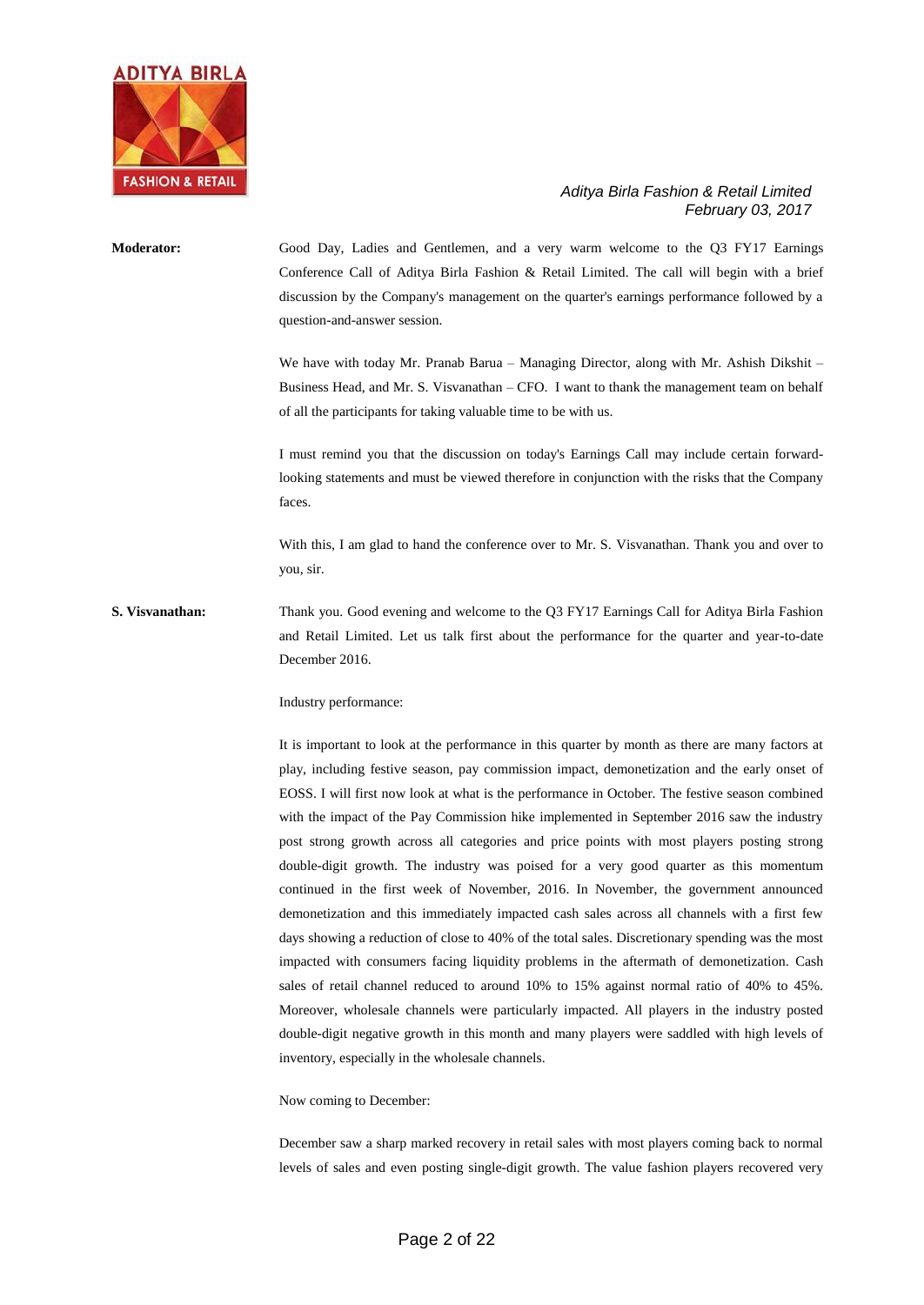

quickly while the premium and super-premium were more sluggish as consumers were spending the available cash on more basic items. The wholesale channels continue to battle liquidity issues and this combined with higher levels of inventory suppressed their growth. The entire industry, barring a few players, started the EOSS in the last week of December itself to offset the impact of inventory pile up. On a broader note, the segments of women's wear, casual wear, value fashion and fast fashion segments continue to grow at a healthy pace. In terms of channels, ecommerce continues to lead growth across all categories.

Now coming to ABFRL performance:

I will take you through the highlights of the financial performance of ABFRL for year-to-date and Q3:

Overall, despite challenging conditions ABFRL has delivered a steady performance during the year so far. Our year-to-date December sales have grown by 9% while EBITDA grew by 11% and EBIT has increased by 26% over the same period last year. During this quarter Q3 FY17, sales grew by 5% over Q3 of FY16 to Rs. 1,707 crores. This is a strong performance in the light of the fact that we lost an estimated sales in excess of Rs. 100 crores due to the demonetization impact. EBITDA for the period at Rs. 95 crores was marginally lower than Q3 FY16 EBITDA of Rs. 102 crores. This EBITDA was after absorbing the impact of the lower revenue on account of demonetization and cost of Forever 21 and innerwear business, which we did not have in our portfolio last year and are currently in investment phase. Post-demonetization announcement the Company took several initiatives to react to sudden loss of business. These initiatives included cost reduction programs across overheads, selling expenses and advertising as well as working capital management in view of the sudden revenue loss in the month of November and December. As a part of our ongoing focus on working capital improvement, we continue to improve inventory turns in the business. Overall, working capital was lower by Rs. 50 crores as compared to the beginning of this year, despite fresh investments in new business.

Now I will take you through the two businesses of Pantaloons and Madura, first let me talk to you about the Pantaloons business:

Pantaloons continued its impressive growth journey during this festive period. On a year-to-date December basis revenue grew by 21% to Rs. 1,968 crores and EBITDA at Rs. 111 crores grew by 56%. The year-to-date Q3 like-to-like value growth was 6.1% while volume like-to-like grew by 12% in this period. The move to value fashion and increased share of own brands combined with expansion has helped us to record growth in sales and profits.

During this quarter, Pantaloons posted a healthy revenue growth of 13% to register sales of Rs. 667 crores. The same store growth; however, at 1.8% was impacted by lower sales in November which declined by almost 25% on account of demonetization. Pantaloons stores had recorded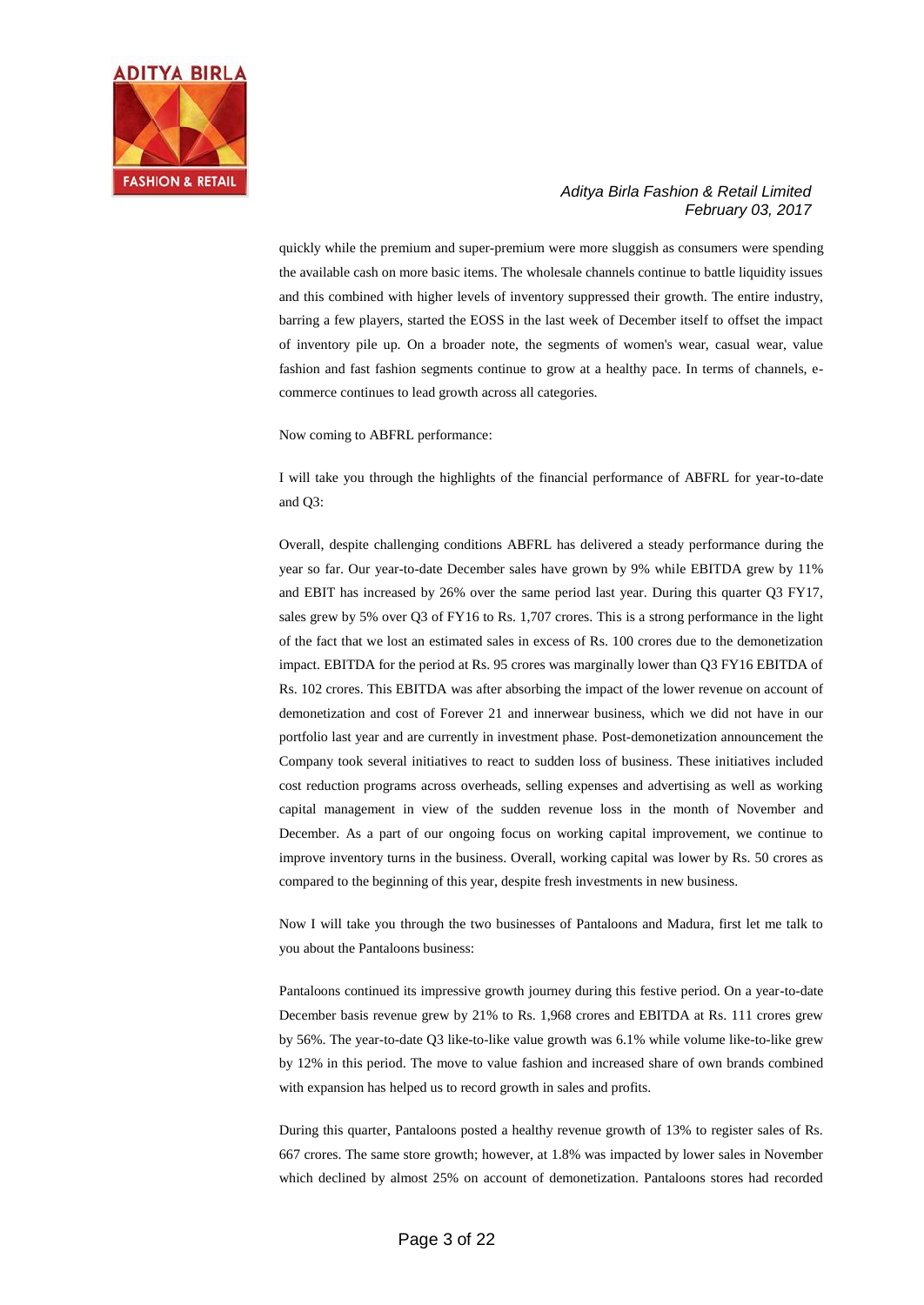

very healthy like-to-like growth in the month of October and December. The network expanded to 180 stores, up from 171 stores at the beginning of the quarter. We continue to increase share of own brands which now stand at 62.5% of the Pantaloons revenue. EBITDA for the quarter was Rs. 33 crores. The network of 180 stores at the end of Q3 FY17 includes 10 PT women stores and 5 PT kids' stores. The initial results for these new formats are encouraging. As a part of the overall strategy to drive partnered distribution, we have launched 14 franchise stores and we expect this number to grow slowly and steadily as we build on the experience of running and managing these stores profitably.

Coming to MFL business:

MFL's Q3 FY17 sales at Rs. 1,056 crores was the same as last year. The business was impacted by a steep decline post demonetization in November. While retail sales have begun to improve in the quarter, wholesale business was most severely impacted due to their internal liquidity issues. Our strategy of continued investment in brands, control over discounting and mark downs and cost rationalization across the business ensures that despite the external challenges in the market and pressure on top-line Madura marginally improved its profitability in the quarter and EBITDA for the quarter was better at 6% of sales as against 5.9% last year. This EBITDA is after absorbing the initial expenses of the innerwear launch and Forever 21 businesses, thus reflecting the strong intrinsic profitability of our core business. During the quarter, we continued the retail network rationalization by closing 36 stores as part of the overall network rationalization exercise planned for the year. We have now completed most of the strategic network restructuring. We believe this will make our retail network healthier going forward. We continue to accelerate Company's journey into rapidly evolving digital ecosystem through launch of brand.com, ecommerce website for each of our brands. Rollout of Omni-channel program across 450 plus retail stores and increased share of online sales both through owned and third party ecommerce sales sites.

I will give you a brief update on the innerwear business:

We continue to expand the distribution for the innerwear business. The innerwear received very strong trade and consumer response in the first three markets that we launched. We have now expanded our network to be present across 640 outlets across MBUs in these cities, 40 plus department stores and 170 of our own Van Heusen Brand stores. Over next few months we will expand the business initially to other cities in south, followed by the rest of the country in FY18. The results for this quarter incorporate the impact of IndAS accounting standards; the detailed bridge is available in the investor presentation uploaded on the website.

Outlook: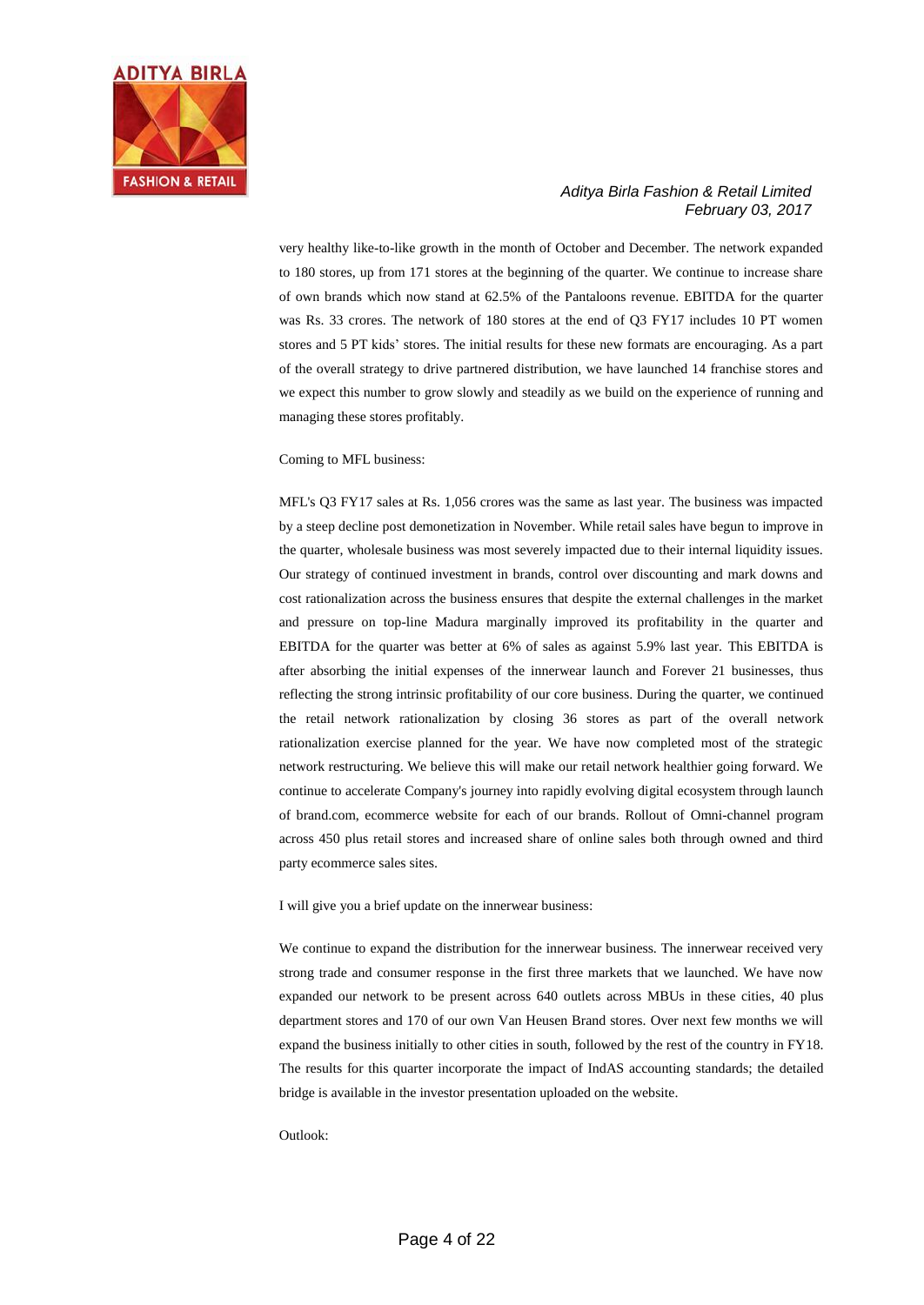

Our outlook continues to be cautiously optimistic and we expect normalization in the wholesale channel to take another one to two quarters before it comes back to regular kind of business.

We are now open to questions. Thank you.

**Moderator:** Thank you very much. Ladies and Gentlemen, we will now begin the question-and-answer session. We will take the first question from the line of Abneesh Roy from Edelweiss. Please go ahead.

**Abneesh Roy:** Sir, your margins in Madura is 6% and you said obviously that has Forever 21 and launch expense of innerwear, so my question is on the legacy brand Madura, how things are in terms of same store growth and margins? And similarly, Forever 21, did it see faster revival post the initial impact of demonetization just like Pantaloons?

- **S. Visvanathan:** Second question first. Yes, indeed it did, Forever 21. But it is early days for Forever 21, so basis are not fully established. So it is a strong recovery as far as Forever 21 is concerned. On Madura business, we do not report beyond the segmental reporting that we have, needless to say we have large ambitional innerwear as well as Forever 21 which has tremendous potential of rapid scale up, and therefore we are in investment phase. The fact that EBITDA for the whole business after absorbing these two remains at same levels last year will give you an indication of the strength of core brands. I can only say that that has improved in this quarter. If you go back to our previous two earnings calls we have indicated time of recovery both in revenue and profitability of this business, we continue to remain on this path, and it is improving and getting stronger every quarter.
- Abneesh Roy: But sir, you are not sharing numbers on legacy Madura, but impact of these two, so Forever 21 and launch will it be 100 bps in terms of margins?

**S. Visvanathan:** I mean, that would amount to sharing everything. So, I think at this stage I can tell you that Madura margins are pretty strong and they have come back to near normal levels that we had after a quarter or two of recovery that we had indicated earlier and we have a very strong footing.

- Abneesh Roy: Sir, follow-up on Forever 21, what is see is Zara seems to have cut prices post H&M's entry, and H&M is seeing very good footfalls, and post any acquisition across the board we do see initial teething issues. So in that context and what I mentioned on the peers, what is your understanding of Forever 21 versus what it was say two, three months back when you had bought?
- **S. Visvanathan:** So, I think you have seen how business acquisitions work. First few months we took charge of the business, understood the business, figured out the current state in terms of store network, quality of inventory and those things. We are back to a strong trajectory now; it took us three, four months to get on top of that business. And it is a very strong brand with tremendous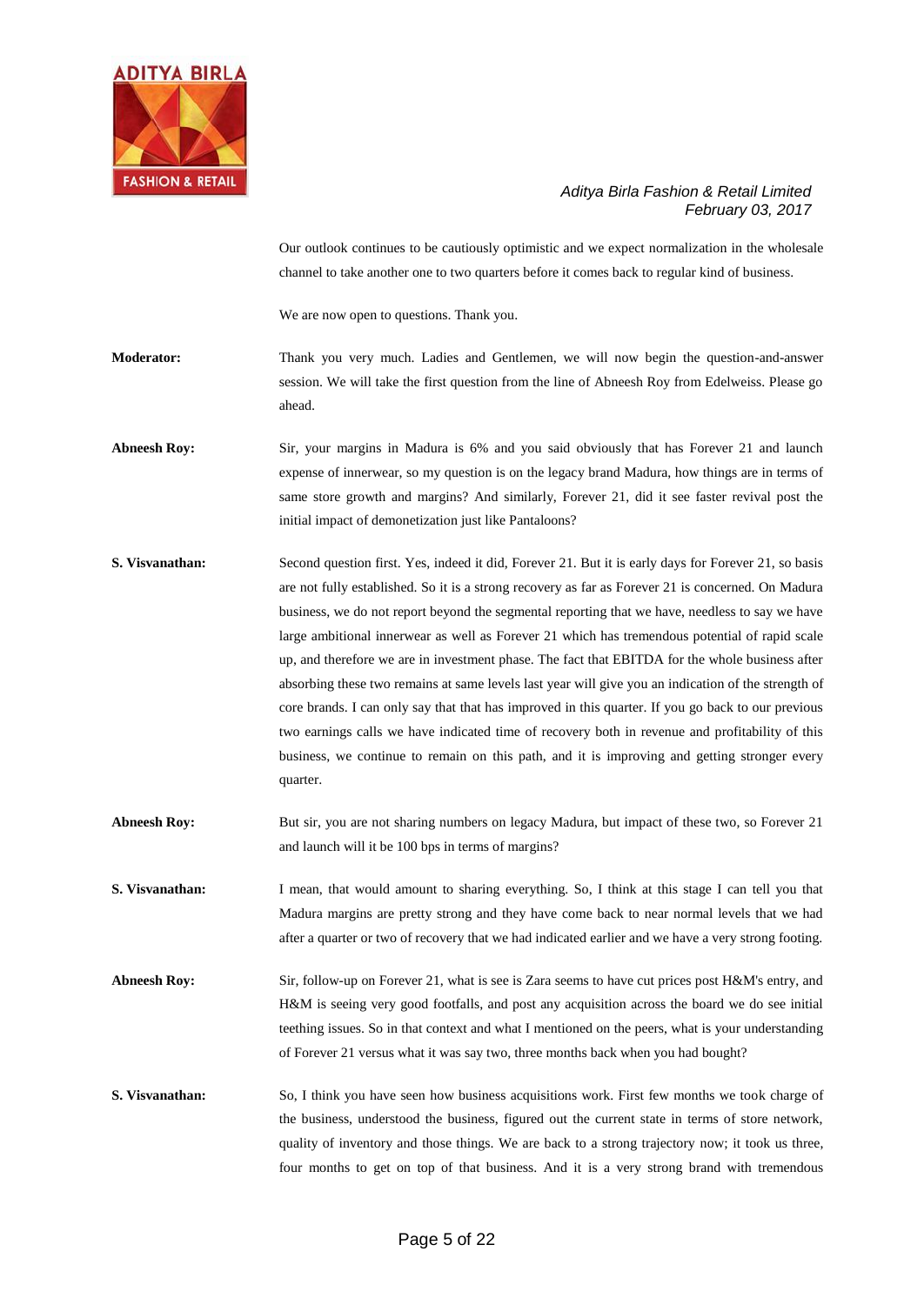

consumer franchise. You must have either experienced or heard about how well it does in wherever it is present. I can only tell you at this stage the performance is rapidly improving. We still have a little bit journey to go before we could stabilize and completely be on top of this operations in terms of growth trajectory that we want to take it on, maybe a couple of quarters more and we will be able to talk a little bit more about it.

**Abneesh Roy:** And that specific issue will be current store present where you are or in terms of layout, what is the issue which you highlighted just now?

**S. Visvanathan:** So, the current issue is about the legacy of the network that we have inherited, that is not enough that we have added on top of it. As you noticed, even in case of Pantaloons which is a much larger acquisition, much bigger format, multiple categories and a new team, we took a couple of years to get the core business right and you are now witnessing the kind of growth that business is achieving. I think journey for Forever 21 is going to be much faster than shorter, brand is very well established, most of the pieces are working but we will have to get into a better model as we open new stores.

- **Pranab Barua:** See, just to give you a sense of it, when we inherited and took over the business, as you know in any kind of acquisition there are transition issues when the business is changing hands. So we also inherited some of these transition introduced in terms of inventory being ordered, stores being full etc., which we have corrected in the last one and a half quarters that we have been running this business. Going forward, we will focus more on the operational issues and we are very confident that Forever 21 will be a big success in the Indian market.
- Abneesh Roy: Sir, my second question is on your legacy business, Madura. You were closing EBOs but this quarter EBO has been again added very strongly. So, is most of that clean up in EBOs behind and if you could talk about your online partnership with Amazon and if any other players, how that is shaping up? And online players are struggling further, so is that further good news for you from a medium-term perspective?
- **Pranab Barua:** So, a couple of things. We embarked on a network rationalizing journey and we talked about it for the last three quarters, and we have executed most of it in the last two quarters. In this quarter it is not that we have added a lot of stores and so on, I think our store expansion is stable, right through that journey, it is the closure of network which had got accelerated in the first two quarters. Even in this quarter we have closed some stores which are part of that original list. So I think we feel, as Vish had communicated earlier in his opening remarks, we feel strong and healthy network is in place now. We will continue to add stores as market opportunity continues to remain over next few quarters as well; it is the rationalization which has slowed down now. As far as online business is concerned, we have partnership with the entire leading player, Flipkart, Mintra, Amazon, Jabong across all our businesses. Our ecommerce business is being growing between 6% to 10% year-on-year, but part of it is small basis right now. As well as our in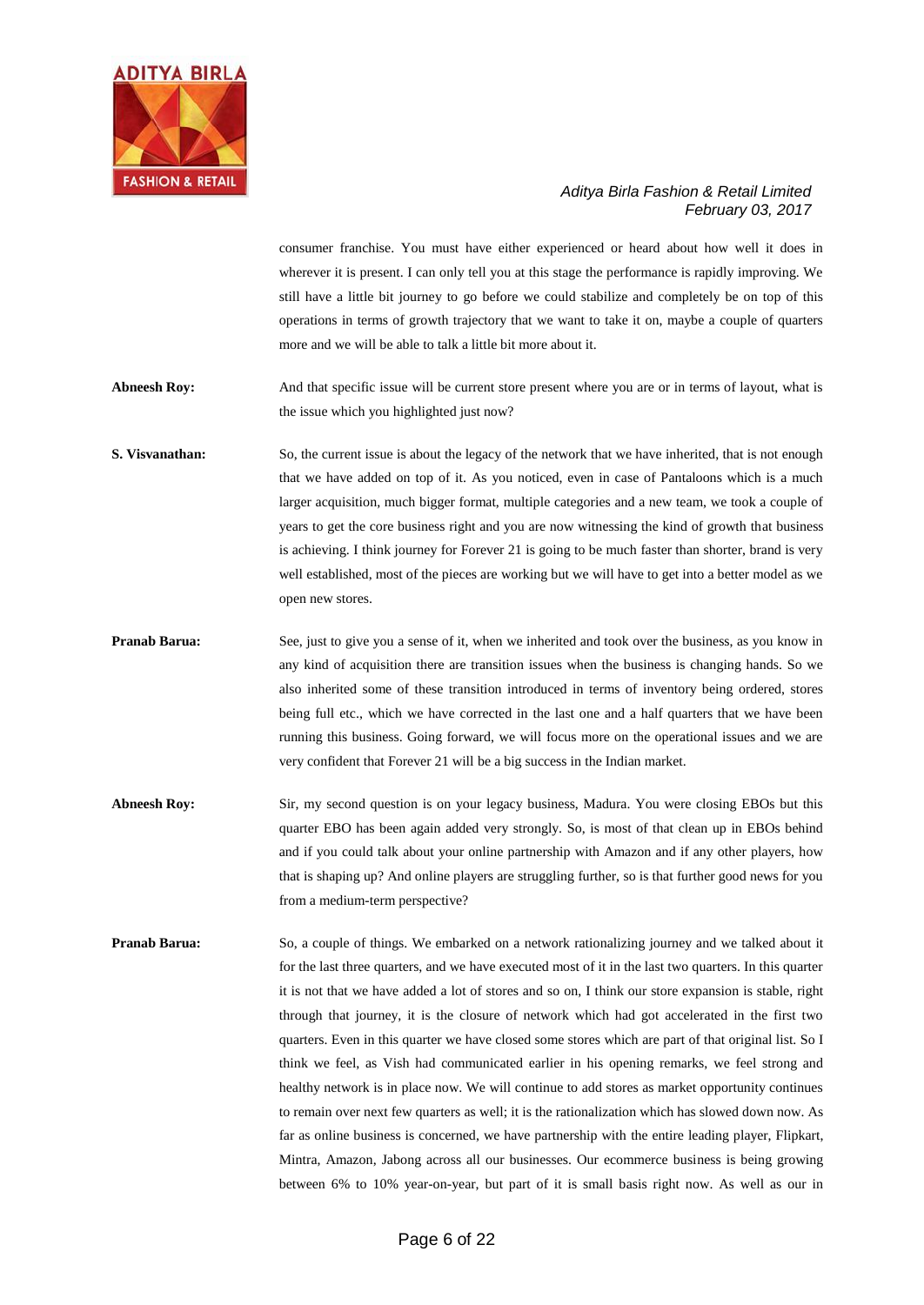

systems that we manage a level of parity in terms of consumer offering and discounts across our channels, and therefore with every partner we maintain that. To some extent that inhibits the growth in those channels which are primarily discount driven. But we have deep and very strategic partnerships. As you rightly suggested, as players look for more profitable sustained model, they will find working with companies like us with strong brands, good customer traction, and much better profitable proposition for them. So we expect that business to continue to grow.

- **Moderator:** Thank you. We have the next question from the line of Maulik Patel from Equirus Securities. Please go ahead.
- **Maulik Patel:** I have two questions. One, in your traditional Madura branch how much could be the percentage of revenue coming from the category extension, apart from your man's formalwear categories revenue?
- **Pranab Barua:** Sorry, I did not get. So, trade is a channel?
- **Maulik Patel:** No, I am talking about more from the Madura brands which are typically traditional man's formal wear category.

**Pranab Barua:** So, these brands have got expanded not today but over last seven, eight years.

**Maulik Patel:** Correct, so I want to see that...

**Pranab Barua:** Nearly 40 plus business, 40% plus business comes out of those extensions.

- **Maulik Patel:** And approximately what could have been the growth rate if you could tell me about last two years is the growth rate significantly lower in formal wear category compared to the category extension?
- **Pranab Barua:** Last two years I think the growth rate overall is lower across the segments, but some of the casual categories are going slightly faster, but it is not dramatically different.
- **Maulik Patel:** Second question is on the margin side, I think in the earlier question you did mention that we have recovered the margin what it used to be. But in your earlier presentation before the demerger the margin used to be around 12% - 13% at a Madura level, currently it is around 6% - 7%. So is this 4% - 5% of the gap just because of the acquisitions what you have made, or is this something else? Because in earlier quarter you have some one-offs are there.
- **Pranab Barua:** So, there are two elements of it, one is you have picked two discrete pieces of data, our core business continues to remain healthy, it is not at 13% but it is close to double-digit, sometimes higher, sometimes lower, in last few quarters it used to be lower and our current trajectory is now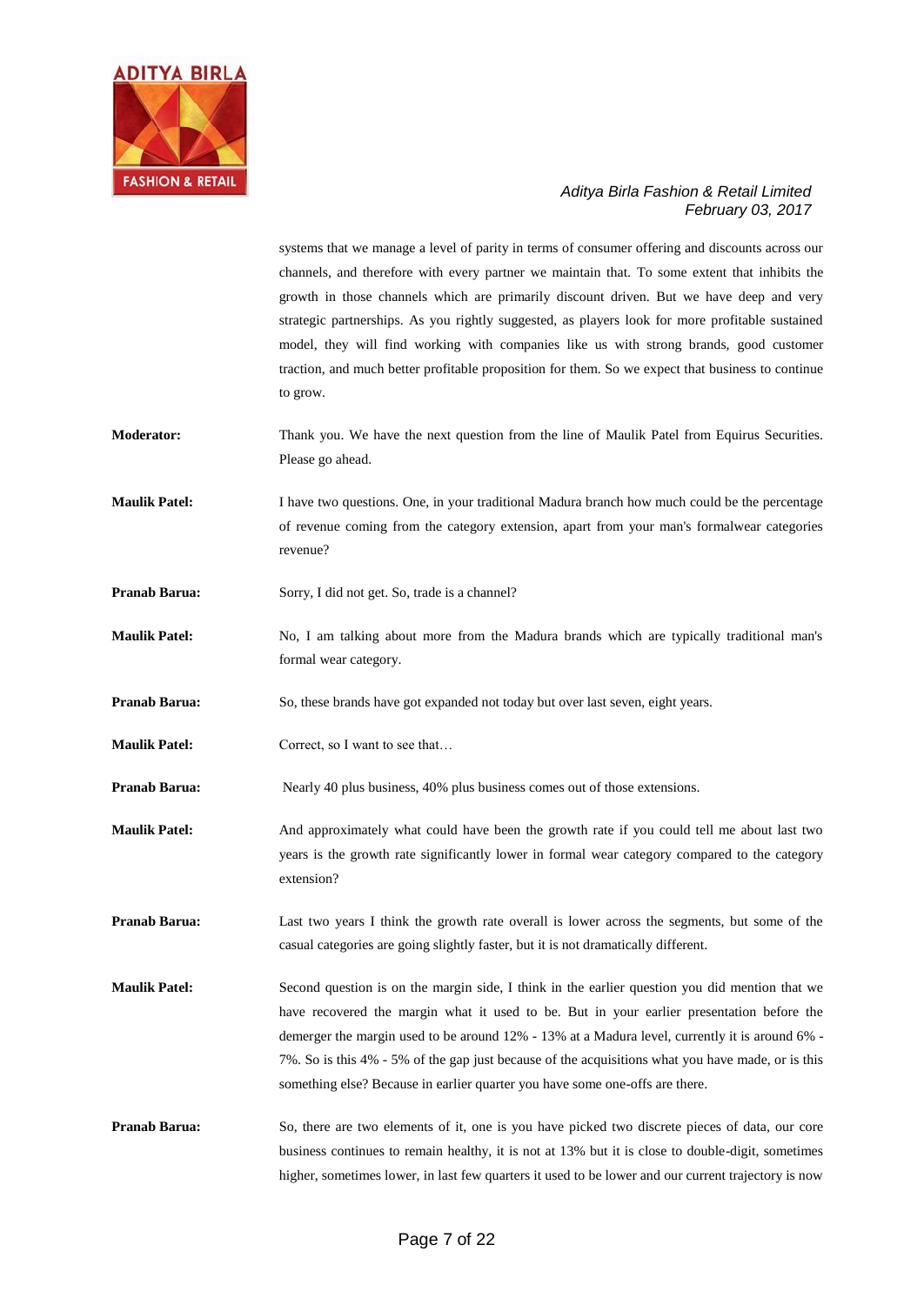

higher than basic double-digit growth, profitability. It is therefore the impact of all the new businesses that we have either launched or acquired that is showing a strain as far as the overall segment profitability should. So that means that approximately 4% of the EBITDA drain is because of the new businesses, is this is a correct explanation?

**Pranab Barua:** I mean, you can do the math.

**Maulik Patel:** I guess my math is right.

**Moderator:** Thank you. We have the next question from the line of Tejas Shah from Spark Capital. Please go ahead.

**Tejas Shah:** Sir, just wanted to know in our slide 16 of our presentation what constitutes other revenue of Rs. 94 crores? Other channel which is mentioned there in channel mix for Madura garment.

**S. Visvanathan:** So, it includes ecommerce, it includes all the depletion channels that we have, it includes the exports that we have in Middle East.

**Tejas Shah:** Sir, second, the fact that you rightly elucidated at that pressure on Madura, Madura margins were largely because of the two businesses that we are accommodating in the same P&L, but then is it a fair assessment that the same businesses would have also helped for our revenue growth in this quarter. So just wanted to understand, if you can share the numbers then better, but if not then also directionally how the Madura portfolio did like-to-like basis, was there a de-growth because of demonetization?

- **S. Visvanathan:** Yes, there was de-growth. And the revenue growth that you are seeing here is marginal revenue growth that has helped to small extent by the new businesses. Having said that, you must remember these businesses have very low revenue compared to Madura's base, but their ability to at this point affect profitability is much higher than revenue. So, that is the extent to which the Madura's business has performed.
- **Tejas Shah:** And sir, in Madura business for last almost three quarters you have been highlighting as a business leader we are trying to set right practices and not to participate in EOSS as much. But quarter-after-quarter we are hearing that EOSS was the key pressure point for margins not expanding, in fact margins contracting also in Madura business. And second, based on our channel check at least for this quarter in metro cities we did not see EOSS starting before 23rd of December weekend. So from that observation also we are hoping that this time margin pressure at least on account of EOSS will be lesser. So just wanted if you can throw some light on the same.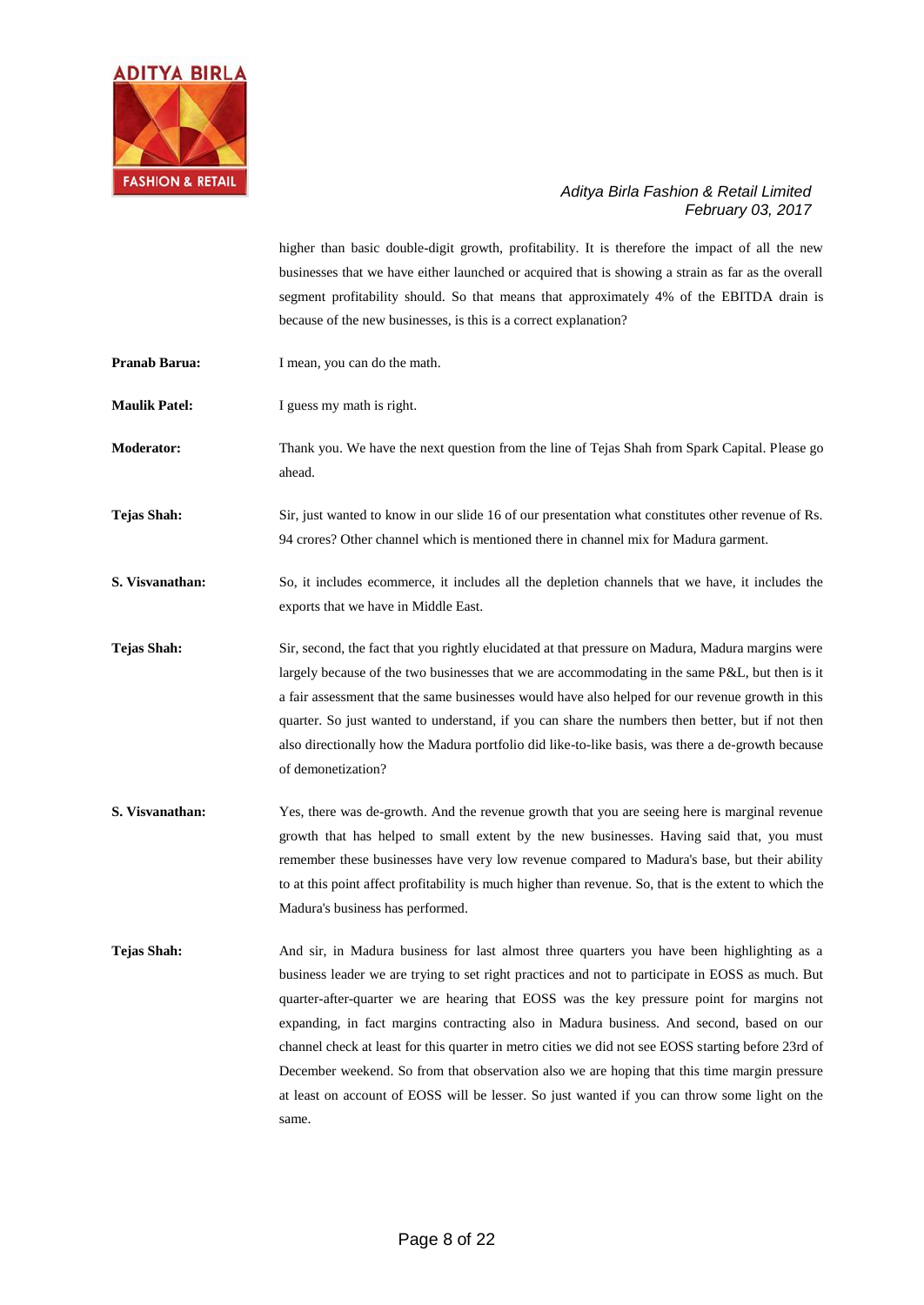

| Pranab Barua:          | So, we said that three quarters back and continue to remain on that. Our discounting as a<br>percentage of sales has remained steady and declining despite whatever else is happening in the<br>market. We are clear that it is a right strategy to do, and some of it is beginning to show up now.<br>In fact, our gross margin is pretty stable and improved in last two quarters over previous year.<br>That is a reflection. You are not seeing the same thing in EBITDA because of other businesses<br>being mixed up in that. We have taken a bit of a hit on revenue on account of that and that is<br>really what is being visible over the last two quarters. We are very confident that as the market is<br>coming back to a more normal behavior that both revenue and profitability growth will be back<br>very soon in this business. So we are very confident and consistent with that strategy, that<br>strategy has also lead us to lower inventory, superior turns, greater freshness which took again a<br>couple of quarters to achieve that, but we are pretty much on that path. |
|------------------------|-------------------------------------------------------------------------------------------------------------------------------------------------------------------------------------------------------------------------------------------------------------------------------------------------------------------------------------------------------------------------------------------------------------------------------------------------------------------------------------------------------------------------------------------------------------------------------------------------------------------------------------------------------------------------------------------------------------------------------------------------------------------------------------------------------------------------------------------------------------------------------------------------------------------------------------------------------------------------------------------------------------------------------------------------------------------------------------------------------|
| <b>Tejas Shah:</b>     | And sir lastly if I recall correctly, two quarters back you had mentioned that perhaps we need to<br>revisit price value equation or value proposition in Madura portfolio. So, on that count have we<br>taken any action in terms of rationalization of prices in that portfolio?                                                                                                                                                                                                                                                                                                                                                                                                                                                                                                                                                                                                                                                                                                                                                                                                                    |
| Pranab Barua:          | So, we had indicated that in the last call itself, we looked at pricing and in couple of the brands<br>where we felt pricing was missing we took that call. In general, the price change is very small on<br>the portfolio level but it is more about introduction of certain anti-price points for a few channels<br>to stay competitive there. On a business it is not a large mix of our business.                                                                                                                                                                                                                                                                                                                                                                                                                                                                                                                                                                                                                                                                                                 |
| <b>Tejas Shah:</b>     | And sir lastly on book keeping question, what is the debt on books as on December?                                                                                                                                                                                                                                                                                                                                                                                                                                                                                                                                                                                                                                                                                                                                                                                                                                                                                                                                                                                                                    |
| S. Visvanathan:        | So we have close to about Rs. 1,966 crores of debt.                                                                                                                                                                                                                                                                                                                                                                                                                                                                                                                                                                                                                                                                                                                                                                                                                                                                                                                                                                                                                                                   |
| <b>Tejas Shah:</b>     | This is gross or net?                                                                                                                                                                                                                                                                                                                                                                                                                                                                                                                                                                                                                                                                                                                                                                                                                                                                                                                                                                                                                                                                                 |
| S. Visvanathan:        | This is gross debt.                                                                                                                                                                                                                                                                                                                                                                                                                                                                                                                                                                                                                                                                                                                                                                                                                                                                                                                                                                                                                                                                                   |
| <b>Moderator:</b>      | Thank you. We have the next question from the line of Mayur Parkeria from Wealth Managers.<br>Please go ahead.                                                                                                                                                                                                                                                                                                                                                                                                                                                                                                                                                                                                                                                                                                                                                                                                                                                                                                                                                                                        |
| <b>Mayur Parkeria:</b> | Very small question on book keeping, one of the slides on Pantaloons which is the first slide<br>which says that the like-to-like volume growth in Pantaloons was 11.5%, right, for September to<br>December quarter? Slide 23.                                                                                                                                                                                                                                                                                                                                                                                                                                                                                                                                                                                                                                                                                                                                                                                                                                                                       |
| S. Visvanathan:        | Yes.                                                                                                                                                                                                                                                                                                                                                                                                                                                                                                                                                                                                                                                                                                                                                                                                                                                                                                                                                                                                                                                                                                  |
| <b>Mayur Parkeria:</b> | And then we go to slide 24 and the first chart mentions like-to-like growth and it says (-1.8%) for<br>Q3.                                                                                                                                                                                                                                                                                                                                                                                                                                                                                                                                                                                                                                                                                                                                                                                                                                                                                                                                                                                            |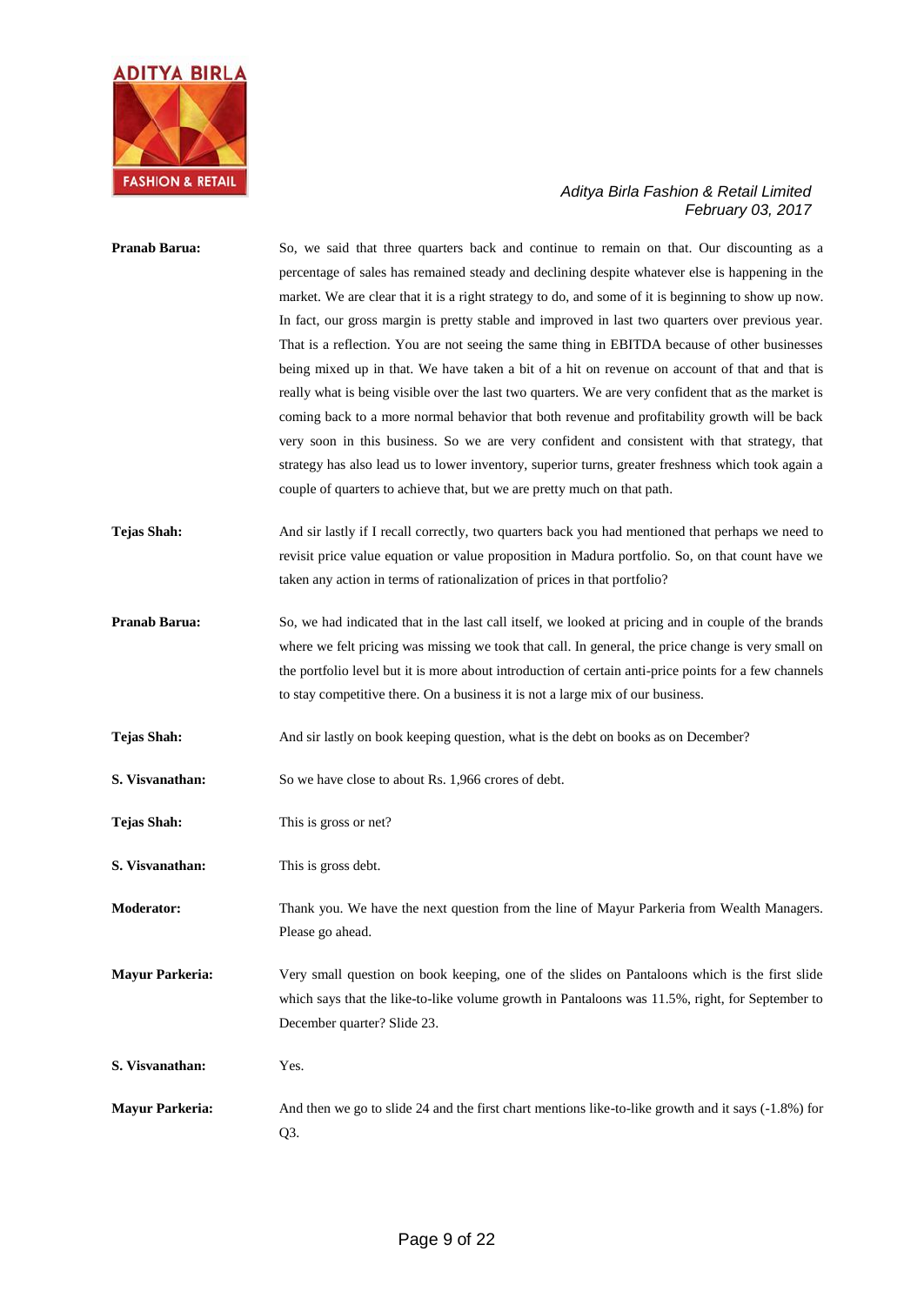

- **Pranab Barua:** So, if you look at that 11.2%, see Pantaloons as you know is the business which has a very strong basis in east where Pooja a strong festival. And therefore for Pantaloons we look at business for entire festive period together internally which is September to December period as one period, which is where Pantaloons has done extremely well. But because of high Pooja bias which means very heavy September, a lot of it does not get reflected in Q3.
- **Mayur Parkeria:** So there is a September overlap?

**Pranab Barua:** Overlap and shift in Pooja dates from last year. So these two reasons are why we have looked at to look at a genuine like-to-like business performance.

**Mayur Parkeria:** One more small clarification, when we looked at Q3 FY16 investor presentation, the EBITDA shown for Madura was Rs. 65 crores and the margin there came at 6.1% compared to Rs. 63 crores right now and 6%. But Q3 FY17 shows Rs.63 crores of EBITDA and the margin is 5.9% for the same quarter. So there is some regrouping may be possible but then we would request if the numbers are maintained in the presentation, I can understand accounting the groupings can be possible but…

**Pranab Barua:** Yes, we will get back to you on that.

**Mayur Parkeria:** Sir, one comment if I may make. I hope you will appreciate the comment, and it is not from a negative sense but a concern which definitely comes from most of the investors. We have been maintaining that Madura traditionally has been a very strong business franchise and growth of 30% - 40% and even higher has been possible and most of the questions currently have been in the light that Madura traditional margins have been not as strong as what it shows and there is a pain point over there. Now, what I would request the management to understand and pay attention to is we have now become vulnerable to quarterly losses. I understand that there is a growth strategy; I understand that we are doing the restructuring and trying to improve the profitability mix, but irrespective of that today the situation is that we have reported a quarterly loss which is not something which is very well taken from a business which normally is considered to be a strong franchise. And a large portion of that loss, if one is to split, would have come from higher rise in very high proportion of interest cost, depreciation and rental cost. So, I am not asking a question in that sense but we would definitely urge the management to look and have a view on this and be more sensitive to the balance sheet and how it is impacting the P&L.

> I have one more question but I will come in the queue later on. And I hope sir you will definitely take a note of that, from a longer-term perspective.

**Pranab Barua:** Thank you for your observations. We are quite cognizant of that and which is why we do not only talk revenue growth or profitability, we talk of revenue profit, return on capital, all three.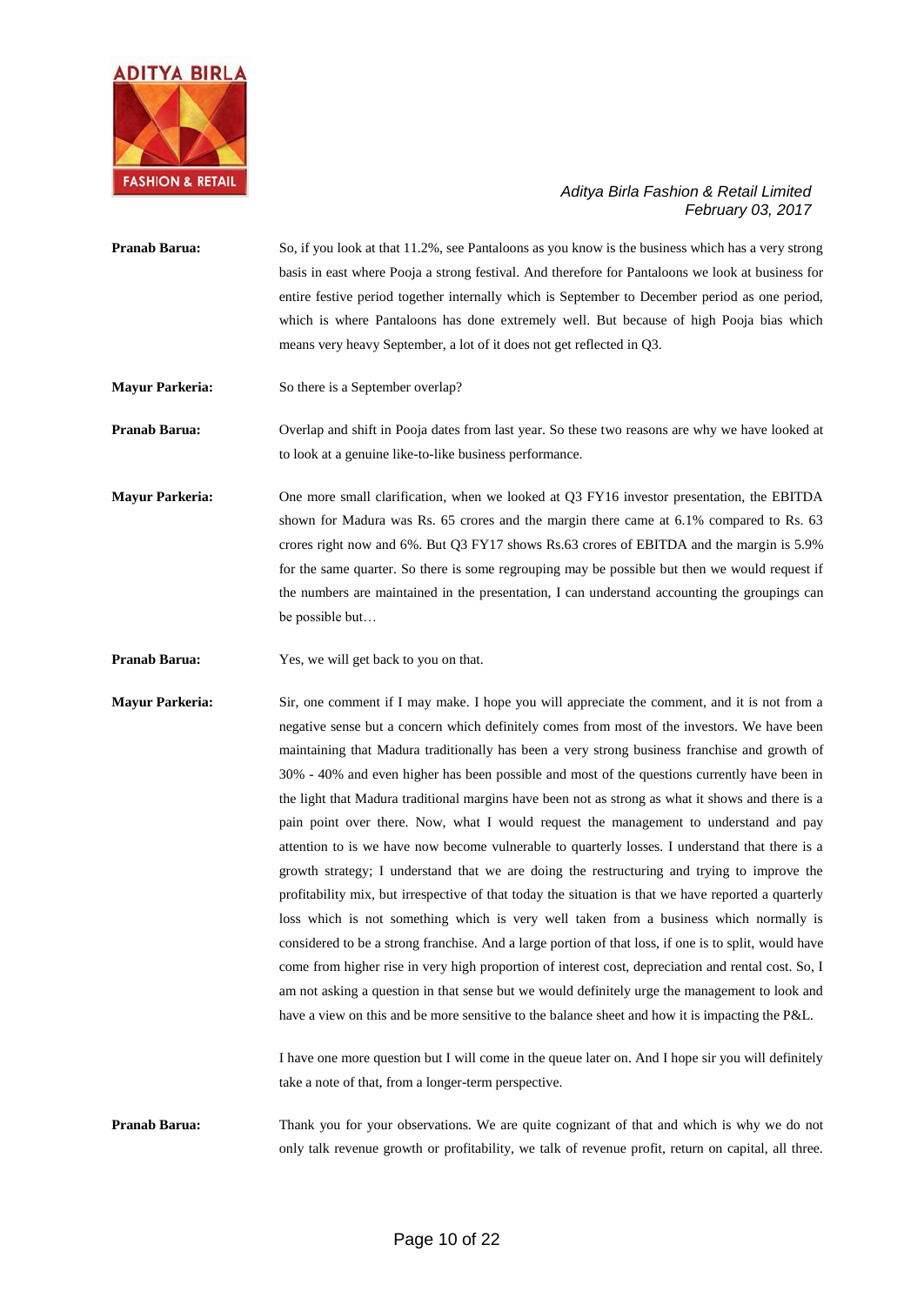

And that is what we are trying to optimize. But fairly relevant observation and thank you for your feedback.

**Moderator:** Thank you. We have the next question from the line of Pratik Patel from Ariti Services Pvt Ltd. Please go ahead.

**Nidhi Bengali:** Hi sir, this is Nidhi Bengali this side. Sir, my first question is why the rent cost has escalated quarter-on-quarter and year-on-year, that is 13% and 18% respectively? Though these include Forever 21 stores as well?

**S. Visvanathan:** Yes, Q3 includes Forever 21, are you refereeing to earlier quarters or... Q2 and Q3 have Forever 21.

**Pranab Barua:** We also have addition of stores in the Pantaloons business which is consistently being added across various quarters. So, all these new stores would come into performance successive quarters, so rent as a percentage of sales as the new stores mature will improve.

**Nidhi Bengali:** And sir, my second question is, sir looking at Pantaloons customer segment basically we are from mid-segment category. And Madura with brands like Van Heusen and Luis Phillip they are more on the upper segment category, right? So I mean, basically the impact should be more on Madura rather on Pantaloons, Pantaloons we expect the growth rates to be around 20% but it has moderated to around 12% this quarter . So, what are your comments on that?

**Pranab Barua:** First of all, in very short the challenge was faced by all businesses and I think there Madura brands are also mass premium and premium segment. These are not luxury business or total value business, so these are not as far away as it may appear. Secondly, just to reaffirm, Pantaloon is growing at 20% on a YTD basis, this quarter was a bit of a setback, Pantaloon has a wider presence in smaller towns, so some of that also travels. There is a shift of Pooja from October to September which is why we had in the previous question talked about it. So it is a combination of these factors, the Pantaloons is on a very strong revenue growth trajectory and that you will continue to see going forward as well.

Nidhi Bengali: And sir my last question is, sir how was the traction in the wedding season in the Madura brand?

**Pranab Barua:** It was quite good, November was impacted by demonetization but I think the wedding categories which are suits, premium shirts etc. have done very well, December in fact it fact it came back even more strongly. So, if you take away the impact of demonetization which was sort of a bigger wave across the industry, the wedding period seems to have gone off well this year.

**Nidhi Bengali:** And sir just one last question is the Company overall planning to bring down the debt levels, like what would be the sustainable debt to equity ratio in the future?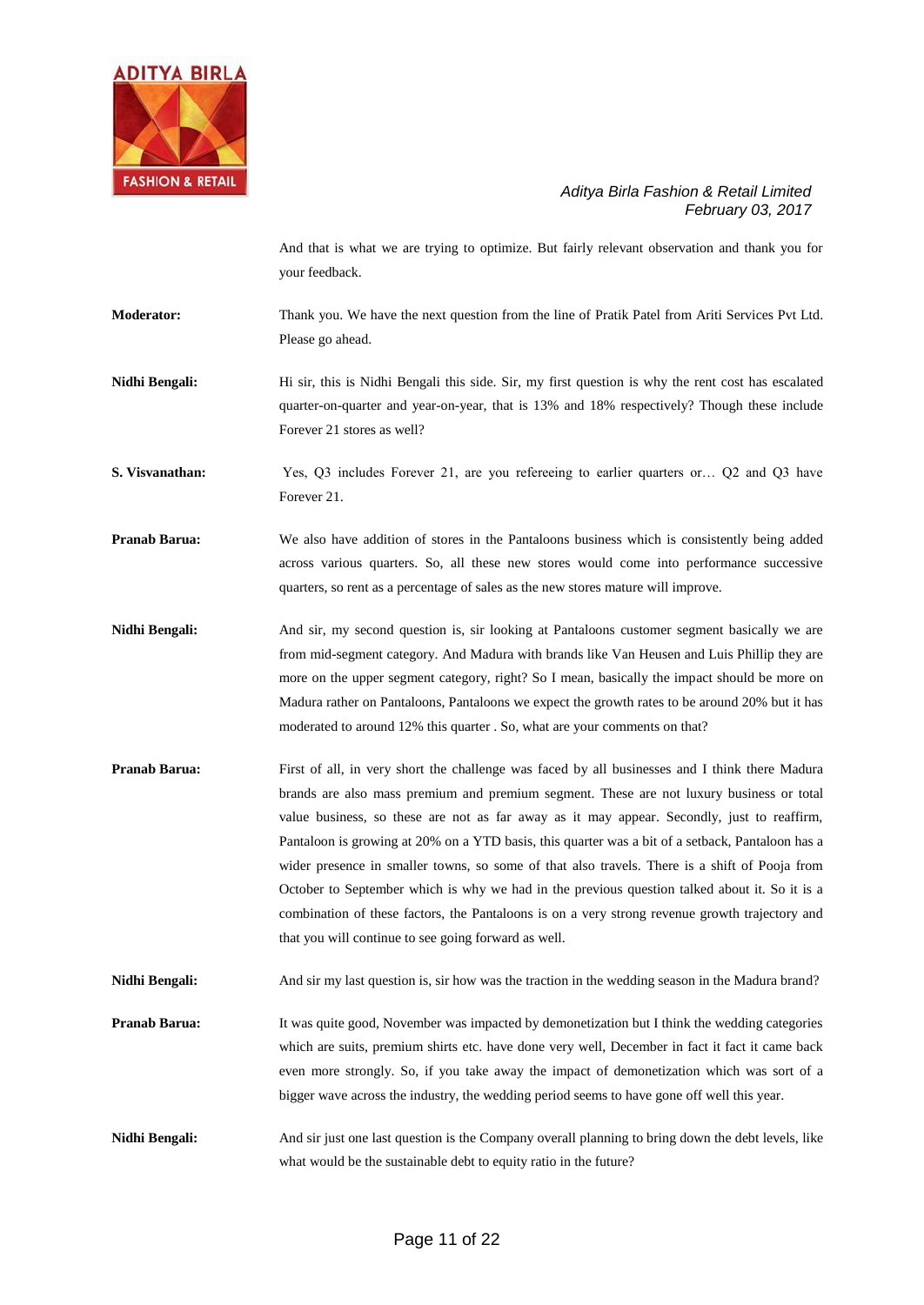

- **S. Visvanathan:** See, we will be looking over a period of stabilized net debt to EBITDA of under three in the next two to three and a half years. **Moderator:** Thank you. We have the next question from the line of Viky Punjabi from JM Financial Please go ahead.
- **Richard:** Hi, this is Richard here. The recovery in Pantaloons SSG is very heartening on one hand, but if I look at your peers Westside has sustained its SSG in Q3 versus Q2 and Shoppers Stop has actually accelerated, but Pantaloons is negative for Q3. And even if I add Durga Pooja in October and so on, SSG is 4% odd, still lower versus 6% that was clocked in Q3. What do you attribute this difference in pattern to?
- **Pranab Barua:** See, I think Pantaloons if you just look at it, as you rightly mentioned September to December period we are 4.5%, notwithstanding the demonetization. But I think the bigger point which you need to observe is that our like-to-like volume has been growing double-digit and there is not a single player right now in the market which is growing anything more than 4% - 5% volume on a like-to-like basis. So as we execute our value fashion strategy that is a tradeoff which we are making where our ASPs are coming down by 4% to 5% and that is what is sort of a volume growth is not entirely flowing into the revenue. But as we go forward and the ASP de-growth sort of stops, you would see that the strong double-digit volume growth which we are seeing will flow into the revenue as well. So that is how one needs to actually see the numbers.
- **Richard:** Thanks for that. I was just looking at share of consumer wallet in terms of consumer spends, so I appreciate the point regarding volume versus pricing etc., but I am just taking a look at consumer spends growth and if I take revenue growth as a good metric to measure that, it is just that the growth that you are seeing have decelerated on consumers spends basis whereas the other guys have actually either maintained or accelerated. So if you look at it in terms of the larger picture in terms of what is Pantaloons share in industry, probably in FMCG we will call it market share loss, how do you look at this?
- **Pranab Barua:** Before we come to the market share I think let's look at the picture in totality. At the YTD level if you just simply look at revenue share we are growing at 20% and I do not think too many of the players are growing in excess of 20%, that is one. So when it comes to market share, despite demonetization we are at 20% on an YTD levels. Second, as I was saying we are right now going to the transformation exercise where the trade off on price and volume is happening despite that, otherwise I think our volume growth is up by almost 30%. Second factor is that as we do this trade off our private brands are going up, and that is one of the reasons where we are taking some of the benefit into the margins. And therefore another way to look at it is look at the EBITDA, our EBITDA has grown at a YTD level almost in excess of 50%, so that is probably another way one can look at the business that on a YTD level 20% plus revenue growth and almost 50% plus EBITDA growth which sort of reflects all this parameters get accounted for. So that is what I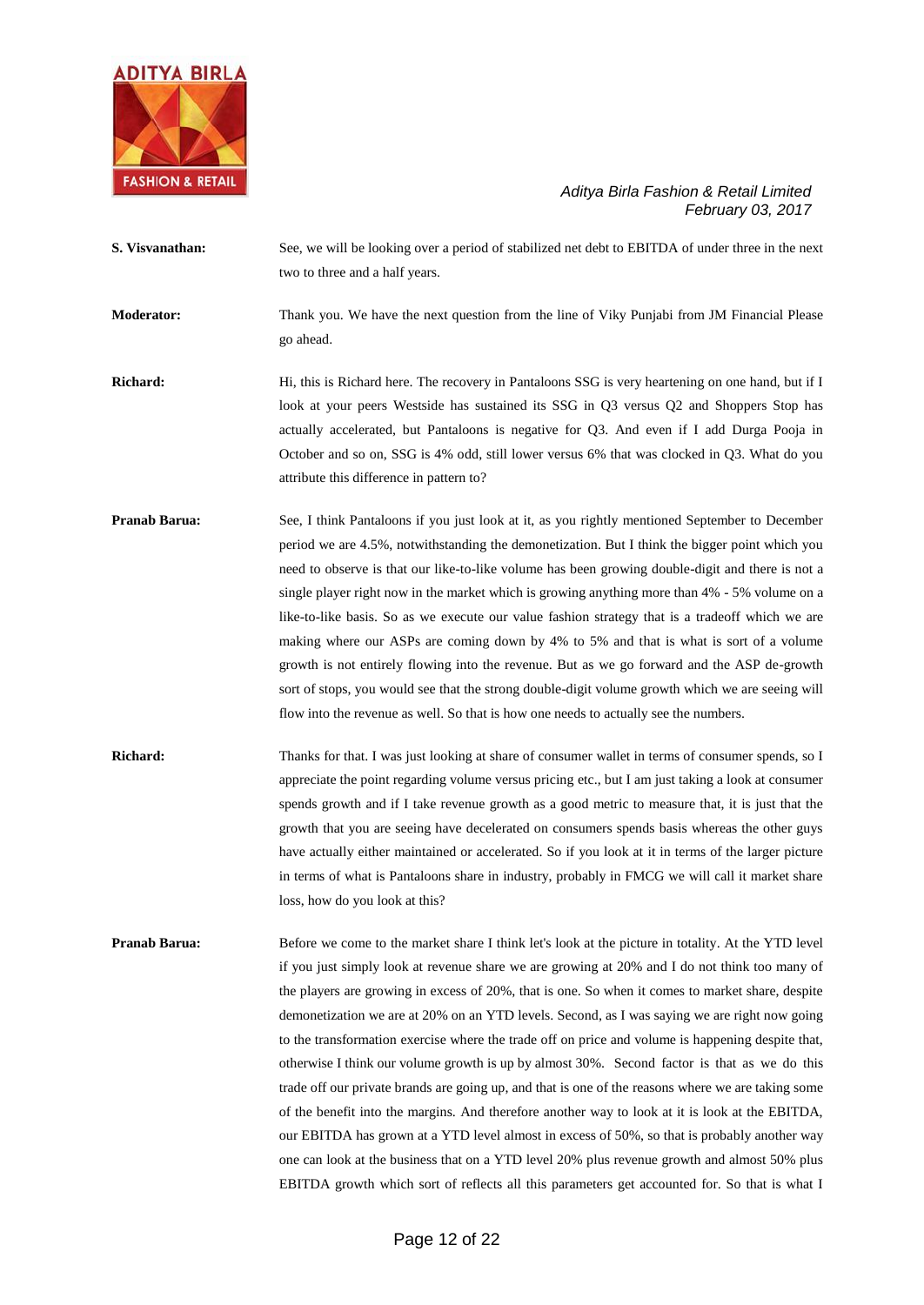

would see that. So as far as Pantaloons is concerned, we seem to be absolutely on a strong footing vis-à-vis any other player in the market.

**Richard:** So, I conclude from this that you are not really too worried about this aberration between 2Q versus 3Q and what other guys have reported?

**Pranab Barua:** Absolutely not.

**Richard:** And some housekeeping stuffs here, Vish, if I may. If I look at rent for the quarter, that is for 3Q, and I compared it with the figure versus September, I know you answered to somebody else before this that there were store addition in Pantaloons and therefore the rent expenses were significantly

**S. Visvanathan:** Forever 21 stores.

**Richard:** Yes, but Forever 21 stores would also be there in 2Q, right, to some extent. So my question is that, if I look at rent, the figure has gone up significantly December versus September quarter whereas other expenses have come down in December versus the September quarter. Is there any trade off here, some accounting related stuff or there are some reasons for the same?

**S. Visvanathan:** See, one is the franchisee commission being reclassified as rent, I can give you the bridge on that, but that should not change too much between last quarter and this quarter because that is the IndAS thing that we have been consistently carrying out. But with the addition of stores maybe that impact I can show it to you. Apart from that, the fact that rent as a percentage of sales will go up a little bit more because our sales will remain stagnant in terms of the growth, while our number of stores that we have added has actually increased.

**Richard:** So let me put it in another way, if I look at other expenses it is pretty volatile between the quarters, it was about Rs. 305 crores in first quarter, then it became Rs. 380 crores in the second quarter and it is now down to about Rs. 348 crores in the third quarter. Any reasons why they are so volatile?

**S. Visvanathan:** The other expenses as a whole host of other things other than rent in that, so there would be changes amongst various things. I can give you the details separately if you want.

**Richard:** Sure. One more housekeeping stuff, can you give me store count and square footage for Madura ex-F21 and Pantaloons, quickly please, or do I take it from Rahul?

**S. Visvanathan:** We will mail it to you.

**Richard:** Sure. And would you mind disclosing what is Madura's LTL, the figures that you have been giving thus far, the figure that was (-10%) in 2Q FY17?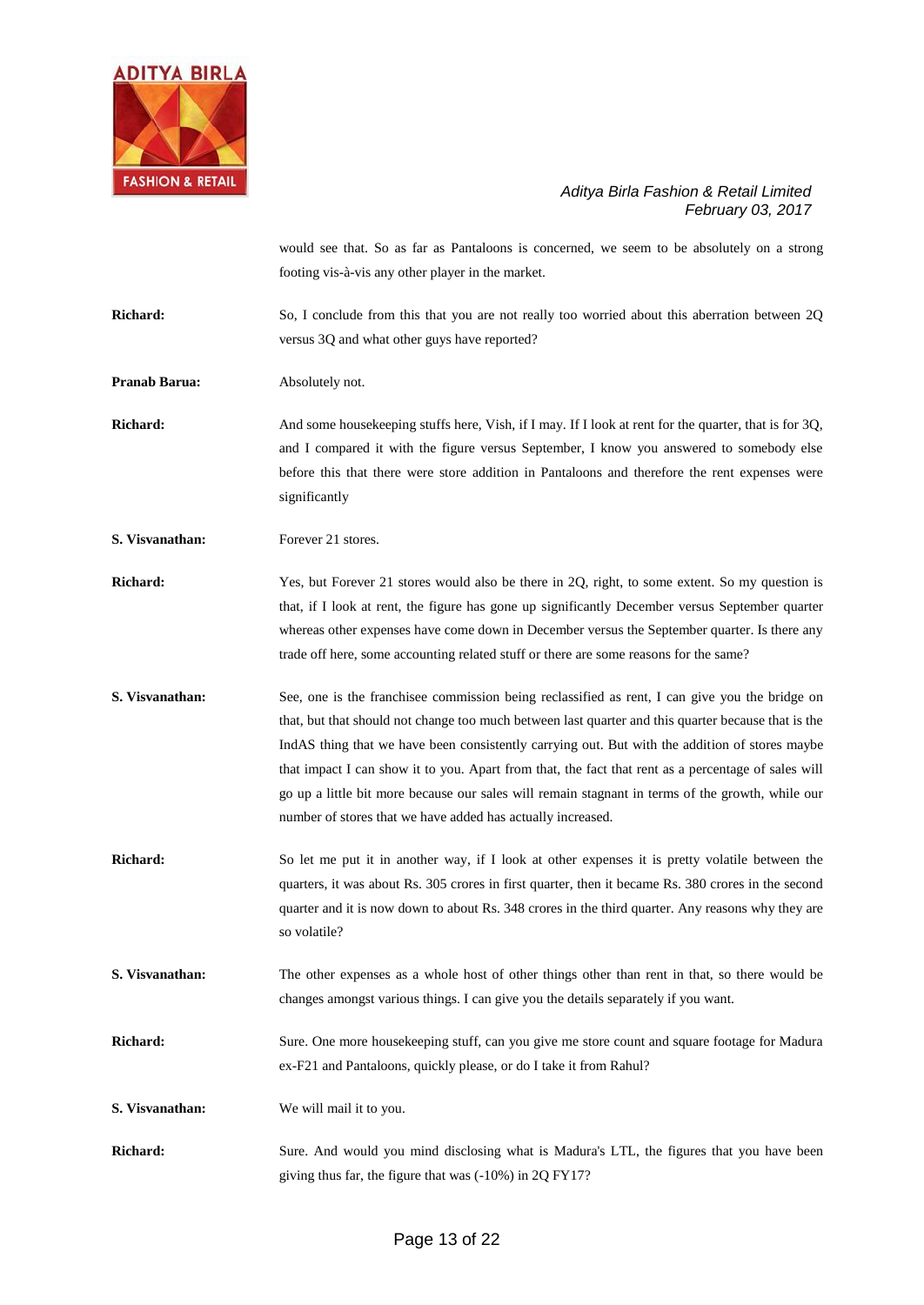

| S. Visvanathan:      | Madura L-to-L for overall business was (-7%).                                                                                                                                                                                                                                                                                                                                                                                                                                                                                                                                                 |
|----------------------|-----------------------------------------------------------------------------------------------------------------------------------------------------------------------------------------------------------------------------------------------------------------------------------------------------------------------------------------------------------------------------------------------------------------------------------------------------------------------------------------------------------------------------------------------------------------------------------------------|
| Richard:             | This is the number that compares with (-10%) in 2Q?                                                                                                                                                                                                                                                                                                                                                                                                                                                                                                                                           |
| S. Visvanathan:      | Yes. Year-to-date number.                                                                                                                                                                                                                                                                                                                                                                                                                                                                                                                                                                     |
| Richard:             | Okay, this is year-to-date, how much is it for Q3?                                                                                                                                                                                                                                                                                                                                                                                                                                                                                                                                            |
| S. Visvanathan:      | No, this is Q3 only.                                                                                                                                                                                                                                                                                                                                                                                                                                                                                                                                                                          |
| <b>Moderator:</b>    | Thank you. We have the next question from the line of Vaibhav Goel from SBI Life Insurance.<br>Please go ahead.                                                                                                                                                                                                                                                                                                                                                                                                                                                                               |
| <b>Vaibhav Goel:</b> | Sir, two questions. First, on the Madura side what is the volume growth what we are seeing, is<br>there also some ASP reduction strategy which we are following?                                                                                                                                                                                                                                                                                                                                                                                                                              |
| Pranab Barua:        | No, insignificant there. There is a small entry price correction that we have done, but on a whole<br>business that you are seeing, that is not such a big factor, as significant as 4% that you saw in<br>Pantaloons.                                                                                                                                                                                                                                                                                                                                                                        |
| <b>Vaibhav Goel:</b> | And second sir, on the Pantaloons side we have increased the franchisee stores, so what is your<br>experience, because by now probably three, four quarters have passed and you have experienced<br>that, can you share that how fast it can grow?                                                                                                                                                                                                                                                                                                                                            |
| Pranab Barua:        | So, I think it is a first year of franchise and I would still sort of say that it is too early to really<br>talk too much about it. But so far all what we are seeing is experimenting to be going well.<br>Having said that, you must remember that these are last moment stores vis-à-vis the small<br>standalone stores and therefore franchising as a concept we do not believe that I will be anything<br>more than 10% - 15% of our overall expansion as we go forward. But so far I think from what<br>we have seen in last three quarters seems to be doing well.                     |
| Vaibhav Goel:        | And sir, your specific comments on women and kids store separately?                                                                                                                                                                                                                                                                                                                                                                                                                                                                                                                           |
| <b>Pranab Barua:</b> | The women and kids I think most of the stores, now we have almost 15 stores in the network, I<br>think it is a mix match so far, there are stores which have done exceedingly well, some are on<br>target, some we are still learning where we believe we could have done things better. So I would<br>still say that I think this is a pilot, it is just year one, most of the stores have not even seen two<br>quarters. So it is very difficult to right now really say that how this chain as a whole is doing, but<br>we are already seeing that some of the stores are doing very well. |
| <b>Moderator:</b>    | Thank you. We have the next question from the line of Manish Poddar from Religare. Please go<br>ahead.                                                                                                                                                                                                                                                                                                                                                                                                                                                                                        |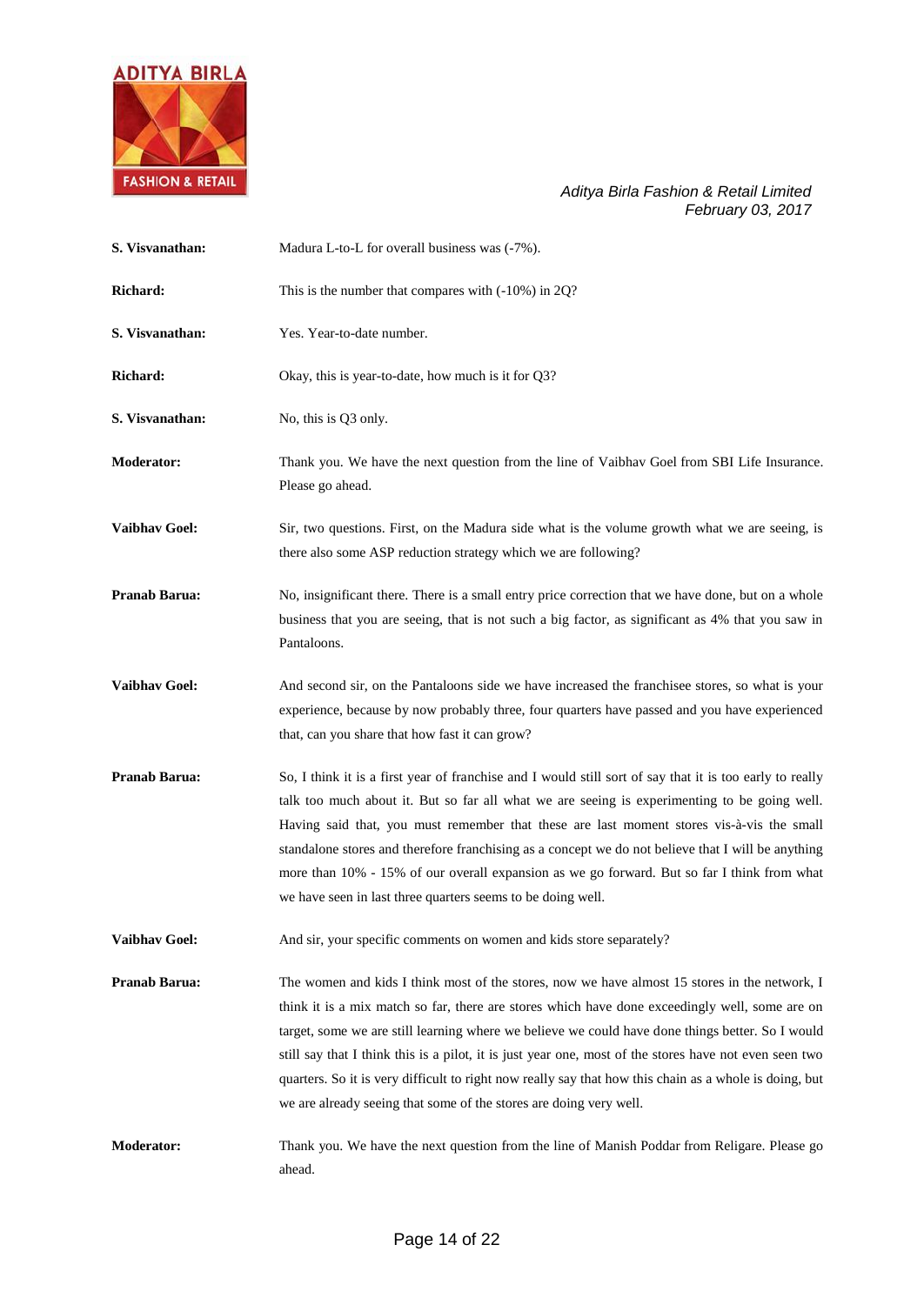

- **Manish Poddar:** Can you just comment on let's say the inventory in the channel? So, how is the inventory trending right now in the channel? **Pranab Barua:** You are obviously talking of other channels because our own store is what we have full control and that is reflected in balance sheet. So that I do not know if you can make out but inventory within our system is pretty much under control. As far as rest of the channels is concerned, there is some concern on the wholesale channels which had sort of slowed down post demonetization. Our assessment is that in last 45 to 60 days even that channel has come back to normal inventory now post EOSS. And therefore we expect a restocking back in next quarter. **Manish Poddar:** And if I may, what gives us the confidence that things are going to revive for the multi-brand channel in the next quarter, if I may? **Pranab Barua:** Same, I mean, you answered the question; your question was what happened to that inventory? The inventory was high over last one and a half, two months they have brought less and therefore they have corrected the inventory. We have seen from retail performance which is the consumer off-takes across retail channels for us as well as for our competitors you have seen from everywhere else that that normalcy is getting more or less restored, which means the consumer off-take is likely to come back to nearly the same level or marginally lower than normal. And therefore we expect the channels to come back. **Moderator:** Thank you. We have the next question from the line of Vinod Bansal from Franklin Templeton. Please go ahead. **Vinod Bansal:** One question on your F21 model, by when do you think you will be able to bring it back to EBITDA positive territory? **Pranab Barua:** We expect next year we should be able to show that. **Vinod Bansal:** And sort of on a sustainable basis what kind of target margins are you looking at say two, three years down the line? **Pranab Barua:** High single-digits are what our current visibility is. Vinod Bansal: And what kind of capital turns are you looking at in this business? **Pranab Barua:** So, working capital turns or total capital turns? **Vinod Bansal:** Total capital turns.
- **Pranab Barua:** See, it is difficult to assess today, we are getting on top of working capital turns which when we took over the business was little low at around 3.5 turns. We expect it to improve to 4 turns as we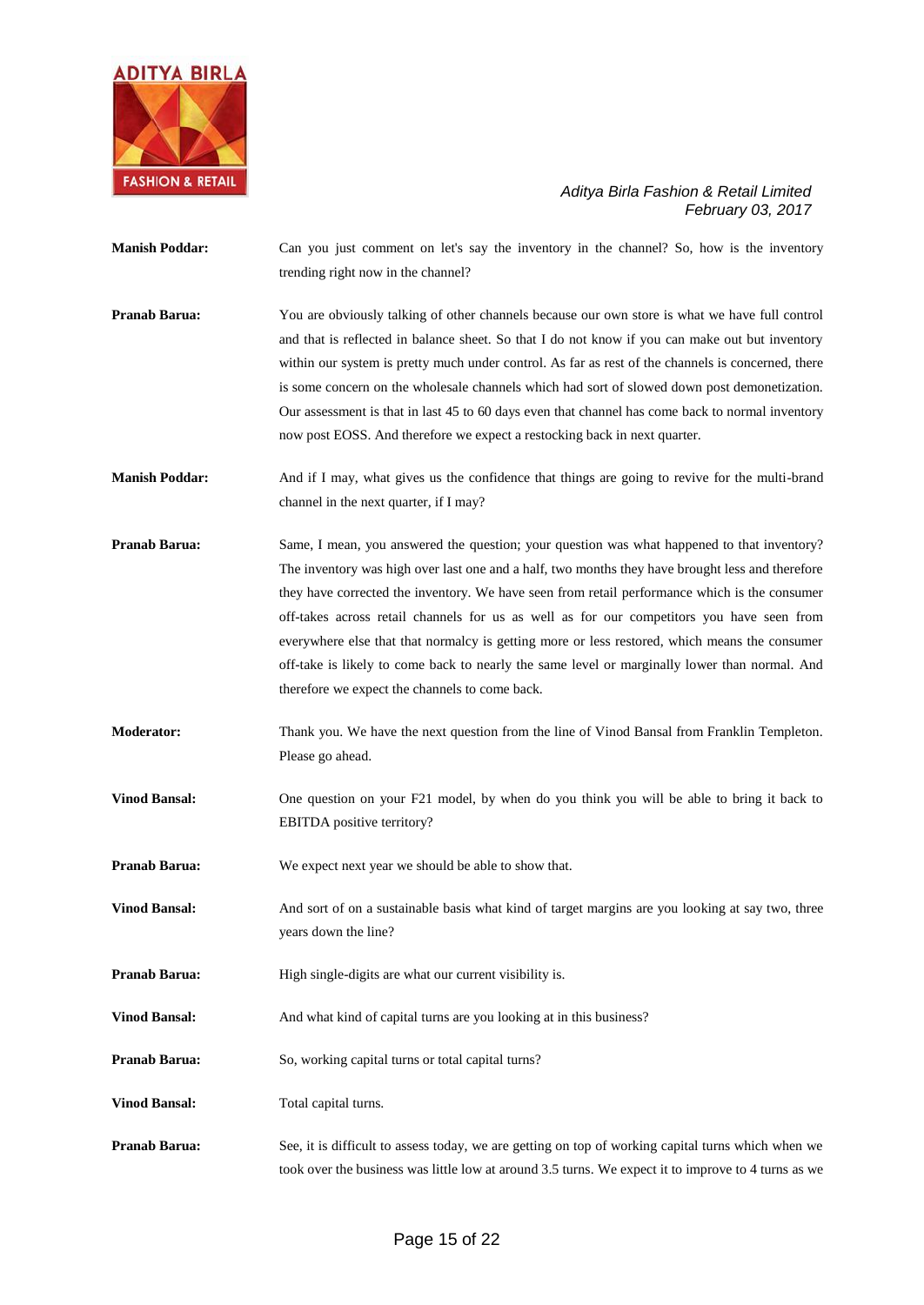

move forward. On the capital side it is fairly productive business because CAPEX per square feet is relatively moderate and the throughput per square feet is much higher. So, I think on capital side it will be more productive than most of our other businesses. On the inventory side also it is likely to be more productive.

- **S. Visvanathan:** Actually we can give you a more proper and a better reply once we have operated the stores for about two quarters when we will now how it performs. We have just got into that business so it is not correct for us to give you any kind of target or aspiration around this.
- **Vinod Bansal:** Sure. Just in terms of understanding how it operates, you said 3.5 times to 4 times working capital turns is completely cash sales, so it is a function of the inventory you hold and the greater days you have from the main brand from whom you are sourcing. As we speak, what kind of split would be there in inventory days and creditor days, broadly?
- **S. Visvanathan:** I think we cannot disclose creditors; it is two party contract issues. But inventory, right now not as good as the brand has the potential of, primarily not the inventory at the stores but the inventory that we have taken over. We expect that to improve quickly in next two or three quarters. As I said, both on inventory turn and the asset turn which was capital turn, from our initial judgment this is likely to be the most capital efficient business for us.
- **Vinod Bansal:** Because single-digit EBITDA margin let's say 7% 8%, if I remove 3% depreciation on sales you are left with 5% EBIT margin, you remove tax and you are left with 3.5%. No matter you do in terms of capital returns you will struggle to make any respectable ROCE in this business. So, I was just wondering what is driving our traction for the business.
- **Pranab Barua:** I think on multiple front, but let me just stay with the financial thing because businesses are done to create returns, so it has lot of positive from a future to way the market is and so on, but I would not get into that. Your math is quite right, except that your capital turns on asset side will be much better than delivering 3% depreciation or 2.5% depreciation that you are taking. We hope as we improve business and get to a scale the margins improvement should also be better than this. And I think from the traction that we have seen in the brand so far, we believe over a period of time our inventory management and therefore working capital which is inventory minus creditors will be far superior than where we are today, which is 3.5% kind of a number. So that can substantially go up and that leverage is going to be quite large.

**Vinod Bansal:** Can you say that 20% plus ROC is doable in this business over a long-term, two years out?

**Pranab Barua:** I do not know of two years but I think it is possible, because its throughput is very high and capital investment in fixed assets is smaller than any of our business. I feel it is possible, maybe not in two years so.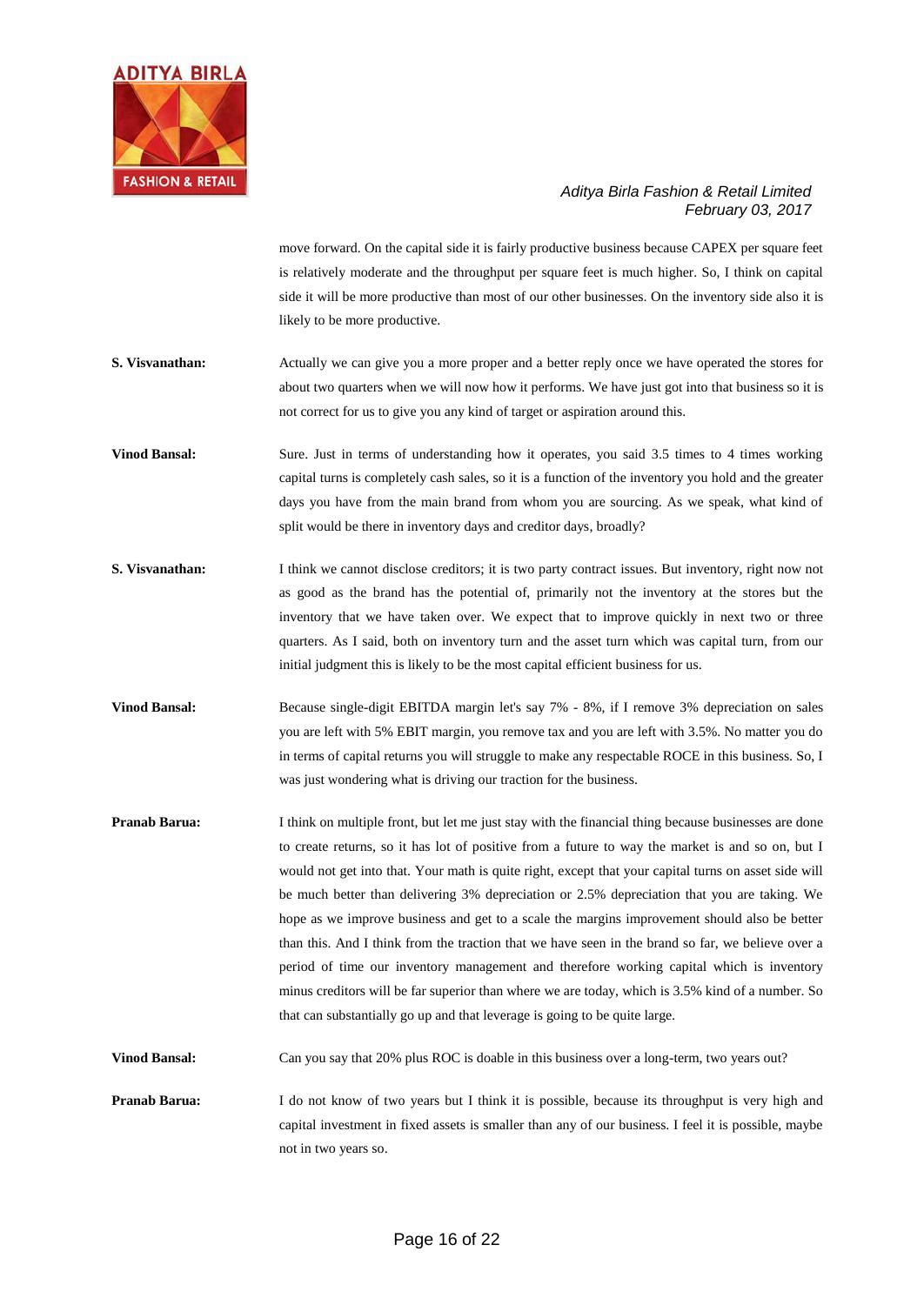

| <b>Vinod Bansal:</b> | I thought your capital investment in terms of fixed asset investment will be higher than your<br>typical Louis Philippe stores and stuff like that because this is supposed to be more jazzy?                                                                                                                                                                                                                                                                                                                                                                                                                                        |
|----------------------|--------------------------------------------------------------------------------------------------------------------------------------------------------------------------------------------------------------------------------------------------------------------------------------------------------------------------------------------------------------------------------------------------------------------------------------------------------------------------------------------------------------------------------------------------------------------------------------------------------------------------------------|
| Pranab Barua:        | No, two things, one is, absolute rupee square feet per cost is on an average just there or slightly<br>lower. Second, the throughput of this business which is sales performance square feet is much<br>higher than most of our businesses.                                                                                                                                                                                                                                                                                                                                                                                          |
| <b>Vinod Bansal:</b> | So you are saying the CAPEX per square feet on a F21 store, CAPEX per square feet would be<br>lower than what you would typically spend on a Louis Philippe store?                                                                                                                                                                                                                                                                                                                                                                                                                                                                   |
| Pranab Barua:        | Yes.                                                                                                                                                                                                                                                                                                                                                                                                                                                                                                                                                                                                                                 |
| <b>Vinod Bansal:</b> | That is surprising because I thought you will be competing with the Zaras and H&Ms of the<br>world where CAPEX is much higher than that? We are supposed to be more jazzy stores and<br>more sort of attractive stores.                                                                                                                                                                                                                                                                                                                                                                                                              |
| Pranab Barua:        | No, there are two things that you should look at if you look at 1000Sqft to 2000 Sqft this is<br>anywhere 8,000 square feet to 10,000 square feet store. Some of the common costs like an AC or<br>ducts or things like that which in a smaller store gets apportioned over a lower square footage<br>and here over a larger square footage. Plus, the retail identity in these stores are different from a<br>Louis Philippe which is inaugurating in the super premium, this is operating in not so super<br>premium. There are differences there and therefore the cost per square foot gets spread over a<br>larger square feet. |
| <b>Vinod Bansal:</b> | So, would it be similar to what let's say a Zara does in India, the per square feet CAPEX, would<br>that be a right comparison?                                                                                                                                                                                                                                                                                                                                                                                                                                                                                                      |
| S. Visvanathan:      | We do not know what they do, because now we have opened three stores from post-acquisition,<br>so we know what                                                                                                                                                                                                                                                                                                                                                                                                                                                                                                                       |
| Pranab Barua:        | Also Vinod, what we have done is we have indigenized most of the CAPEX in India, so our<br>import component of the CAPEX has come down dramatically for this business and that also<br>gives us an advantage in terms of the cost.                                                                                                                                                                                                                                                                                                                                                                                                   |
| <b>Vinod Bansal:</b> | Can you share the CAPEX number; it will just answer all questions then.                                                                                                                                                                                                                                                                                                                                                                                                                                                                                                                                                              |
| Pranab Barua:        | Not now boss, we will get in touch with you.                                                                                                                                                                                                                                                                                                                                                                                                                                                                                                                                                                                         |
| Moderator:           | Thank you. We have the next question from the line of Mayur Parkeria from Wealth Managers.<br>Please go ahead.                                                                                                                                                                                                                                                                                                                                                                                                                                                                                                                       |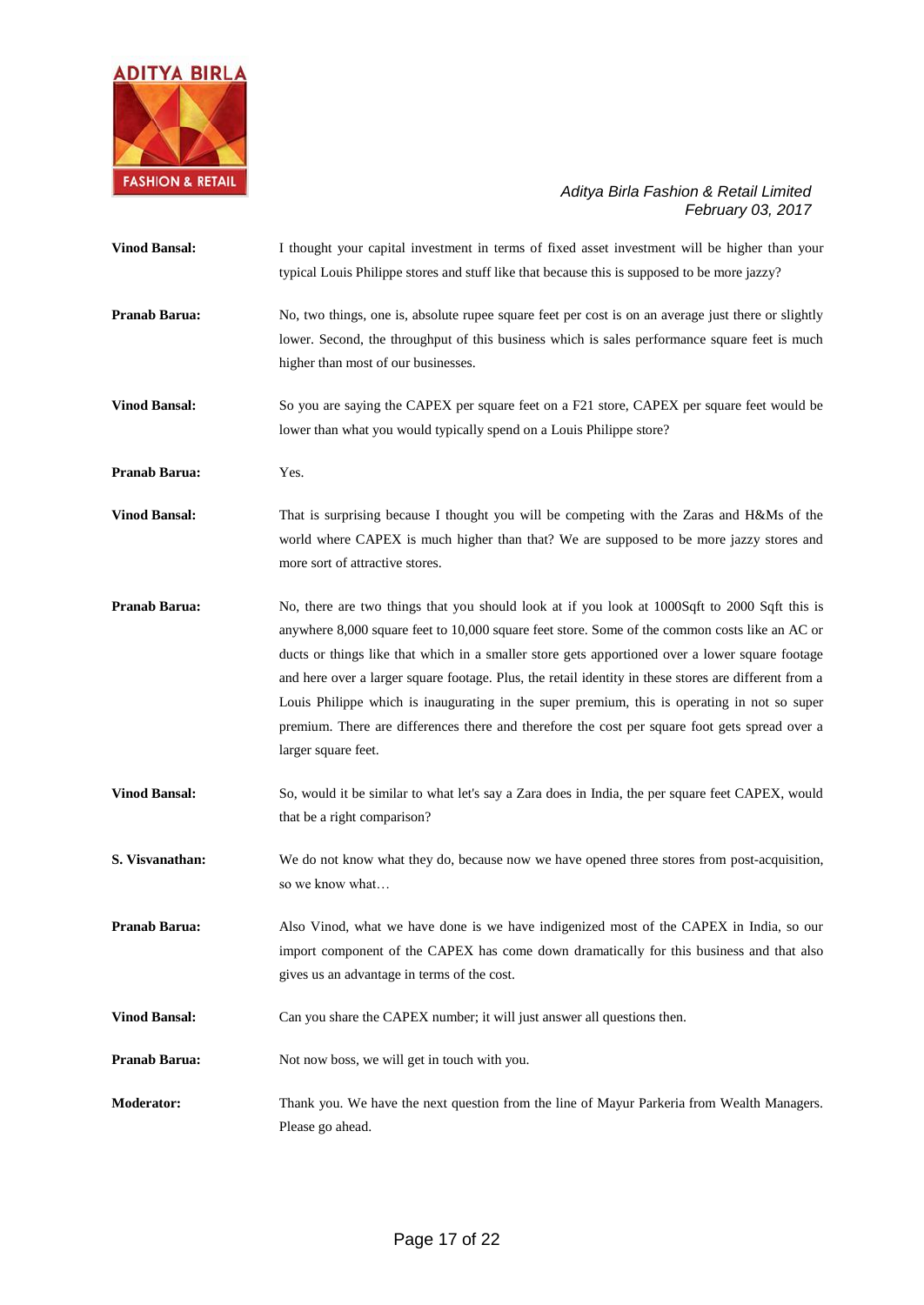

- **Mayur Parkeria:** On the Pantaloons side, what we understood was it was on a sort of a sustained trajectory for margin improvement having seen all the restructuring over the last two, three years since acquisition. And the margins were supposed to be more stable and rising upward. But in this quarter we saw a fall compared to that. Why would that be? And this is despite the fact that the sales value growth has been there, so no benefit of operating leverage or anything in that?
- **Pranab Barua:** Yes, so I think again as we were explaining a little while back, we feel the like-to-like growth, revenue growth, various other numbers, it is very important to look at numbers from September - December perspective. Leave alone the demonetization impact which has happened in November, but even if you keep that aside our margin has expanded September - December basis. What this will really reflect in Q3 is that large part of our business, one-third of our business is in east, last year it was in October, this year it was in September.
- **Mayur Parkeria:** So, September December quarter last year was 6%.
- **Pranab Barua:** Not quarter, I am not referring to quarter; I am saying September to December. So if you look at it for ht four months period as we look at it, it is for the entire festive period, notwithstanding the demonetization our margin has expanded over last year, apart from the revenue growth of 20%. And that is the reason our EBITDA growth for that period if you look at it a four months basis it is almost in excess of 40%.
- **Mayur Parkeria:** EBITDA growth, okay. Second question was, when we try and assess it from a more field level, any dealer or any store whether it was garments or, most of them have mentioned that the sales impact during the demonetization in November - December was 25% - 30% broadly give and take, cumulatively till December time. And some of them even still say that there is a 20% slowdown. However, when we looked at even our company as well as any other, the reported sales from the Company level has been pretty stable growth or even margins, very less impact. So put it more tangibly, we are seeing Madura like-to-like volume de-growth was only 7% and Pantaloons like-to-like de-growth was  $(-2%)$  for the quarter. Whereas if we reconcile that with the ground level understanding there is more of a larger fall. So what I was just trying to understand, is it possible that in this quarter the first level of sales from the companies to the dealers which is rebuilding in the stock has happened and hence the sales at our level has been good. But the tertiary sale, which is to the final consumer there has been an impact and that sales have not taken place. So will it happen that the January to March quarter will actually see a similar fall or a larger fall even at the company level because the tertiary sale has not taken place. And to combine that with your comment that you expect the sales to improve in the next quarter, so about the current quarter will it be that the sales will continue to be seen?

**Pranab Barua:** I have understood your question. I think the short answer is, our sales, Pantaloons 100% sales and Madura's close to half the sale is direct sale to consumer, so there is nobody involved in that,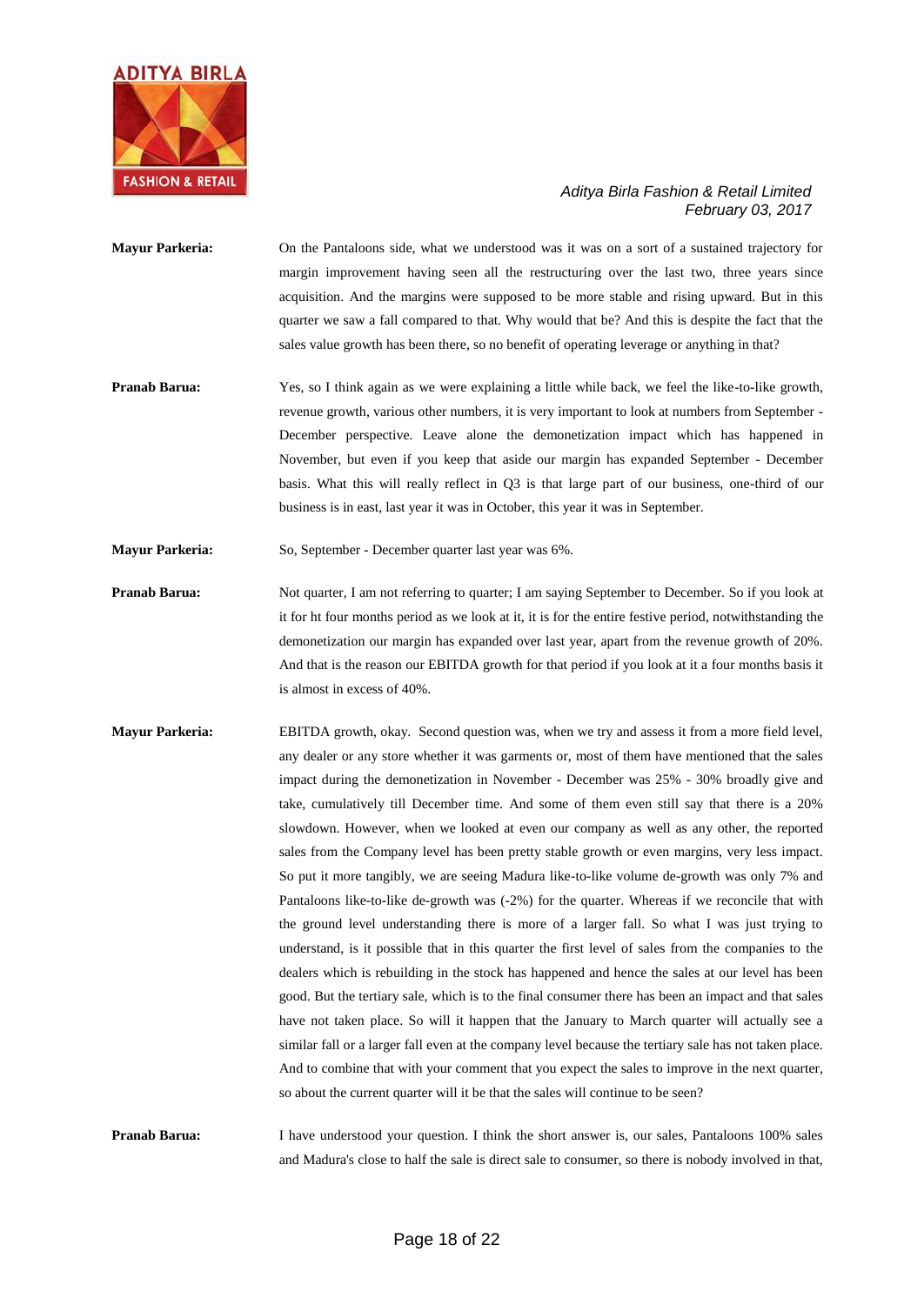

so Pantaloons sales, whatever we are reporting is direct consumer sales. So what you are hearing…

**Mayur Parkeria:** No, I was talking this from Madura's perspective?

**Pranab Barua:** Madura's case also half the sale is direct consumer sale, the other about 25% and close to 30% of the business comes through the small trade business which is about 25% to 28% depending on the quarter. In that in fact we have taken very sharp reduction in sales in this quarter which has led to inventory correction at their end because we have almost taken a 30% drop in primary sales, so exactly reverse of what you are saying. We have taken fall in primary sales to them in this quarter.

**Mayur Parkeria:** This quarter means the third quarter?

**Pranab Barua:** Third quarter, yes. And therefore to that extend our result in this quarter is impacted adversely; their inventory is getting corrected during this quarter as well EOSS. And therefore we expect a reasonable pickup, although we will have to see when it actually comes up, see a reasonable pickup next quarter.

**Moderator:** Thank you. We have the next question from the line of Yash Javeri from Alder Capital. Please go ahead.

**Yash Javeri:** I joined the call late, so I am sorry if this is a repeat. Can you tell me what is the CAPEX that you have done so far for this year and can you give any guidance for FY18?

**S. Visvanathan:** So far we have spent about Rs. 186 crores odd in this quarter, I mean, till YTD December.

Yash Javeri: And any guidance for FY18?

**S. Visvanathan:** Difficult to say at this point of time, we are still in phase of making up plans. But unlikely to be dramatically different from what we have been spending.

**Yash Javeri:** And second question is on the store closures on Pantaloons, are we done with that more or less or do we still have some way to go on that?

**S. Visvanathan:** So, Pantaloons' main format has not gone through store closure issue, the store closure was more in outlet stores which are small format stores where we used to sell leftover inventory because we had a lot of inventory. We had taken a call to shut that channel and therefore we have shut about 20-odd stores, so that is a one-time thing where channel strategy was corrected.

Yash Javeri: And lastly, any update on the franchise operations for Pantaloons?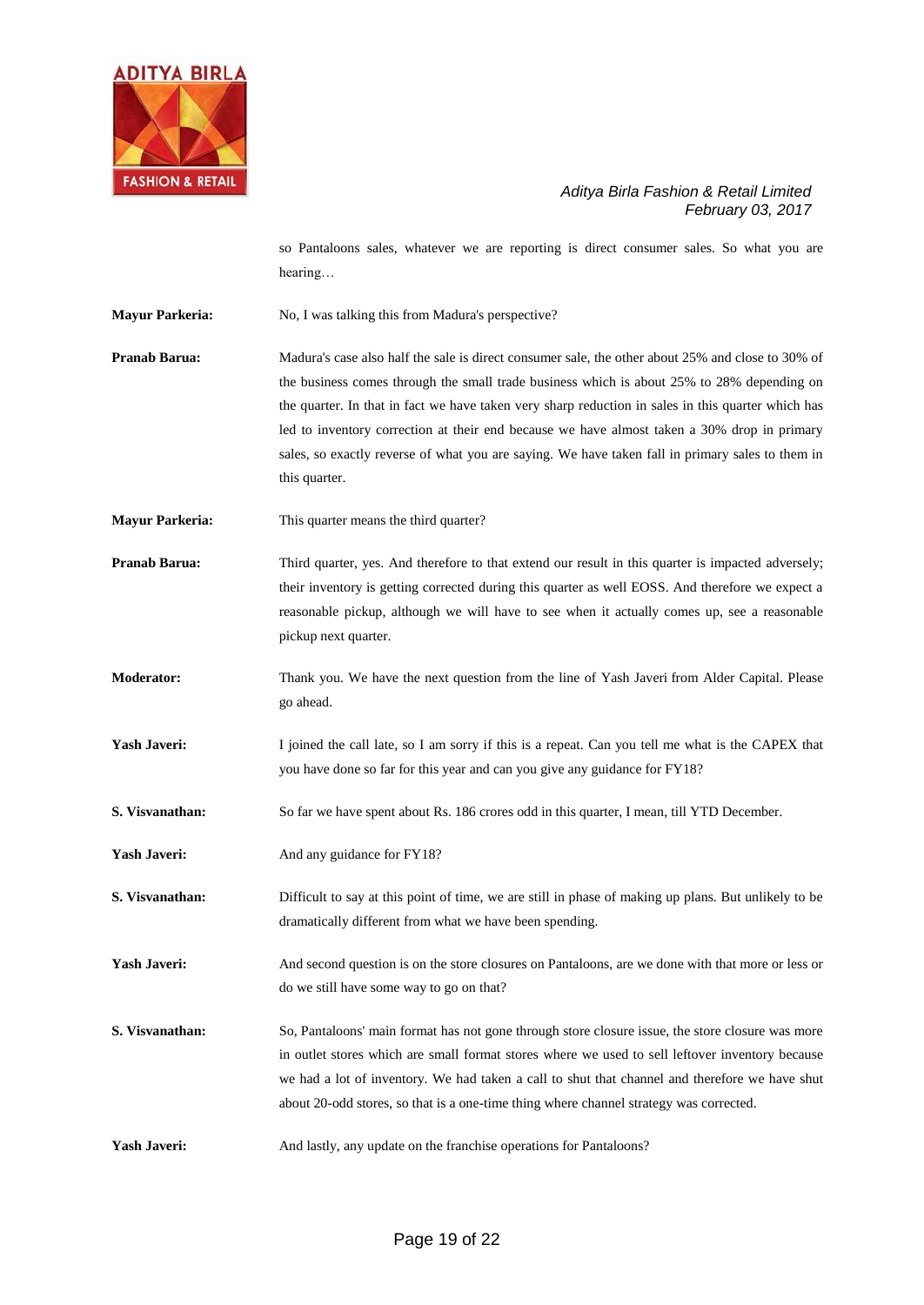

- **Pranab Barua:** Yes, so we have so far opened 14 stores this year and so far from what we are seeing is the experiment is going on reasonably well. But however, we must caution this is too early to say because it has just been six, eight months which has happened for most of the franchisees. And the fact that this is a large format store and reasonable investments are required where franchisee actually takes a risk of putting the CAPEX without any sort of guarantee of return, we believe that we should be able to have a franchisee to the extent of maybe 10% - 15% of our expansion going forward.
- **Moderator:** Thank you. Ladies and Gentlemen, due to time constraints we will take the last question from the line of Sandeep Bhat from Crest Investment. Please go ahead.
- **Sandeep Bhat:** Vish, the question is for you. You guided for a CAPEX of I think Rs. 186 crores we have done for the first nine months and I assume for the full year it will be about Rs. 225 crores to Rs. 250 crores and similar amount for FY18. Now, our depreciation for the first nine months is about Rs. 177 crores and we have a net block of Rs. 550 crores odd. So just wanted your guidance on depreciation going forward?
- **S. Visvanathan:** See, first of all this CAPEX that we told you are without Forever 21, so we also have the Forever 21 investment which will happen in the subsequent period. And secondly, the guidance going forward for the future, during this quarter I think we will not be in a position to give you guidance because we are making a plan. So, give us one more quarter and we will give you the guidance of that.

**Moderator:** Thank you. Sir, we can take one last question which is from the line of Abhishek Ranganathan from Ambit Capital. Please go ahead.

- **Abhishek Ranganathan:** Just one question which I have is largely a question on performance of Pantaloons. I have joined in late, apologies if this question has been asked earlier. If we just look at the numbers for the festive season, the like-for-like has been still quite low and especially we have had a quite a few peers who already reported numbers particularly in the segment. Just wanted to get a sense of is there something which has changed in the product mix or have we undertaken some measures with respect to the portfolio of the in-house brands which is why this growth is lower than what has been the industry run-rate for this period?
- **S. Visvanathan:** Yes, so as I was explaining earlier as well, I think it is important to keep in mind that what you are seeing in the number is the Q3 number. Of course Q3 got impacted by the November demonetization, however notwithstanding that, the better way to look at this number is for the entire festival period, and festival period started from September. So if you really look at from a September to December period, which covers starting from Pooja which was last year in October and this year in September, so that is the reason this Q3 number seems (-2%). If you correct for that and look at for the entire four month festival period, our like-to-like revenue growth was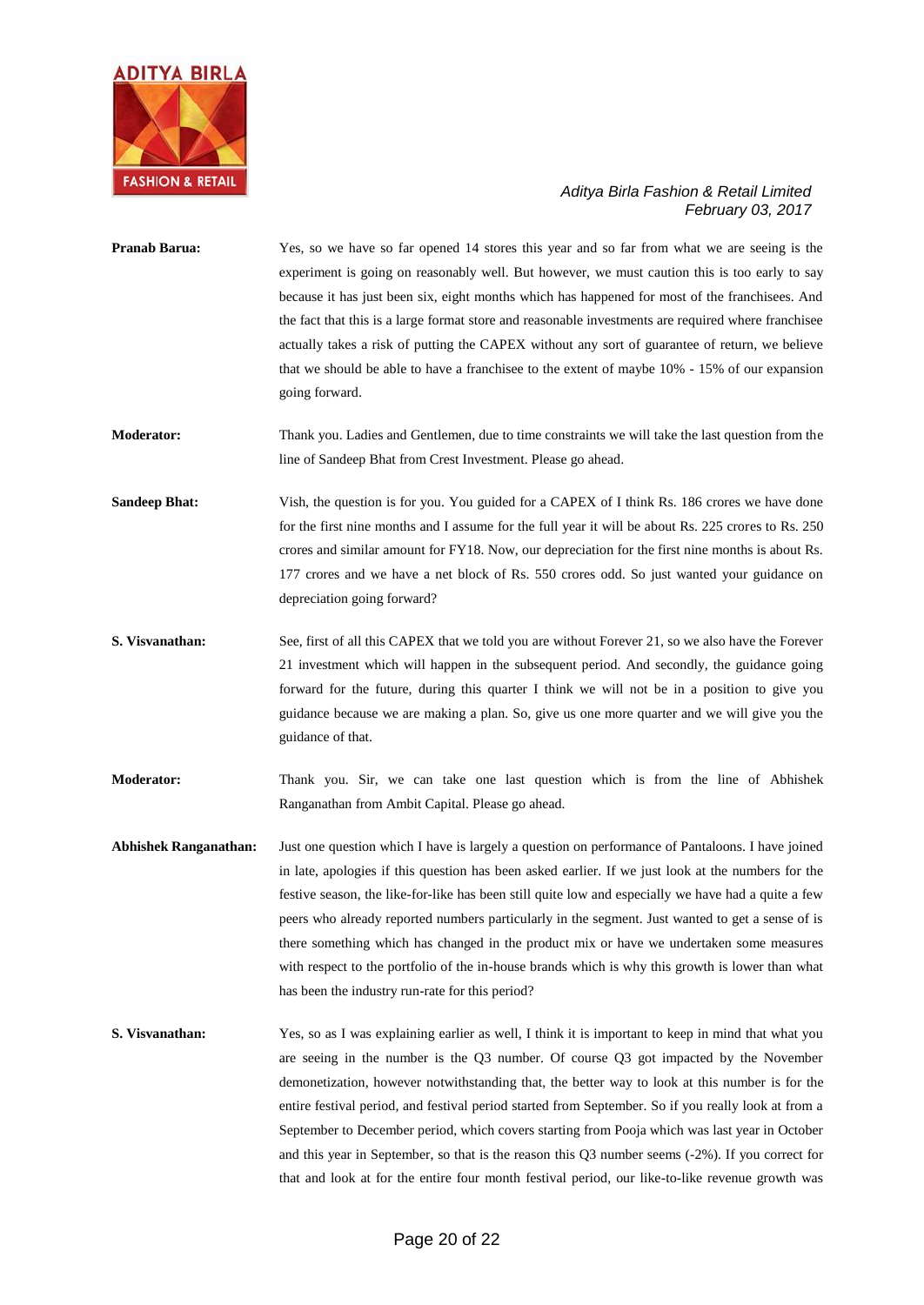

4.5%. Not only the like-to-like revenue growth was 4.5%, but actually if you look at like-to-like volume growth was in excess of 11%, so 11.5%. So we have had a fairly good festival season despite the fact that November was a demonetization impact. However, in Q3 revenue growth it appears to be (-1.8%) which is more of an optical issue.

- **Abhishek Ranganathan:** So sir is it fair to say that the pricing has been lower or there have been more promotions or discounts on offer which is why the volume growth is higher than the value growth? And consequently also the margins, any effect on the margins?
- **S. Visvanathan:** So, it is actually the exactly the opposite of that, we have actually not been giving as much discounts and promotions. As a result of our overall value fashion strategy where the pricing was corrected, our volume growth has started really expanding much faster and that is what is reflecting in our like-to-like volume growth. It is also allowing us because of the higher full period sales; it is also allowing us to expand our margins. So despite the price correction we are able to see the number higher volume growth at a like-to-like level along with the expanded margin. And if you see that for September - December period, our margin also has expanded.
- **Pranab Barua:** Abhishek, I think the margin drop that you are looking at is EBITDA for Q3, that specifically is impacted by lower revenue on account of as Sheetal explained, one, shift in Pooja from last year October to this year September; and second, demonetization.
- **Abhishek Ranganathan:** Yes, sure. If we look at Q2 or Q3 last year versus Q2 or Q3 this year, we have improved margins, fair point there. And lastly on Madura, I just wanted to get a sense of where are we in terms of, I understood that it was moving four seasons and consequently we would have had to, we been on a journey of getting the platform ready for new products and therefore which means that we have not been putting fresh stock into the channel as much as you would have done usually. Whereas we on that journey and when can we see the entire merchandise on the new season or the four season platform in the market?
- **Pranab Barua:** So, two separate questions but short answer is we are back fully. So, Madura's business is fully back on track, this spring we have launched because we brought in our inventory levels significantly lower during April to December period despite the demonetization impact. So, summary of it is, in that sense we are fully back in the market, spring summer has been launched well in time and therefore you will start seeing the results of that whole strategy now. As far as the two to four seasons, it was a very timely intervention that we made which has allowed us to quickly correct our inventory post demonetization. In the normal course most of our commitment for entire spring and summer would have been made. But in this case because we had only made commitments towards spring we could quickly correct our inventory going forward. We feel strong both in terms of revenue growth as well as the freshness inventory now going forward.